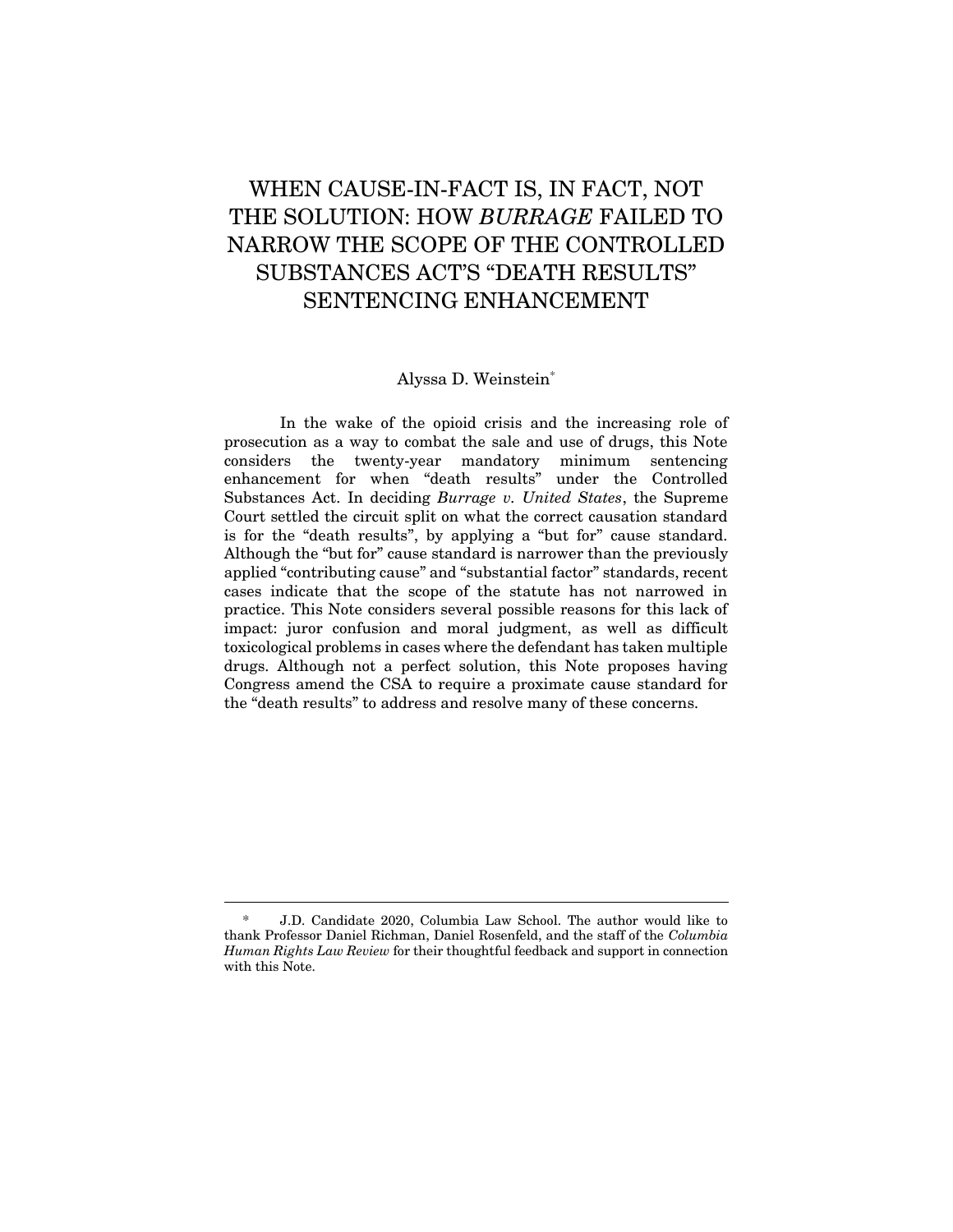# 2 *HRLR ONLINE* [4.1

| I: Background and Overview of the Controlled Substances Act 4 |  |
|---------------------------------------------------------------|--|
| A. National Trend of Prosecuting Drug Dealers for Homicide5   |  |
|                                                               |  |
| C. Causation Requirement for the "Death Results" Sentencing   |  |
|                                                               |  |
|                                                               |  |
|                                                               |  |
|                                                               |  |
| C. Toxicological Issues in Determining "But For" Cause  17    |  |
|                                                               |  |
|                                                               |  |
|                                                               |  |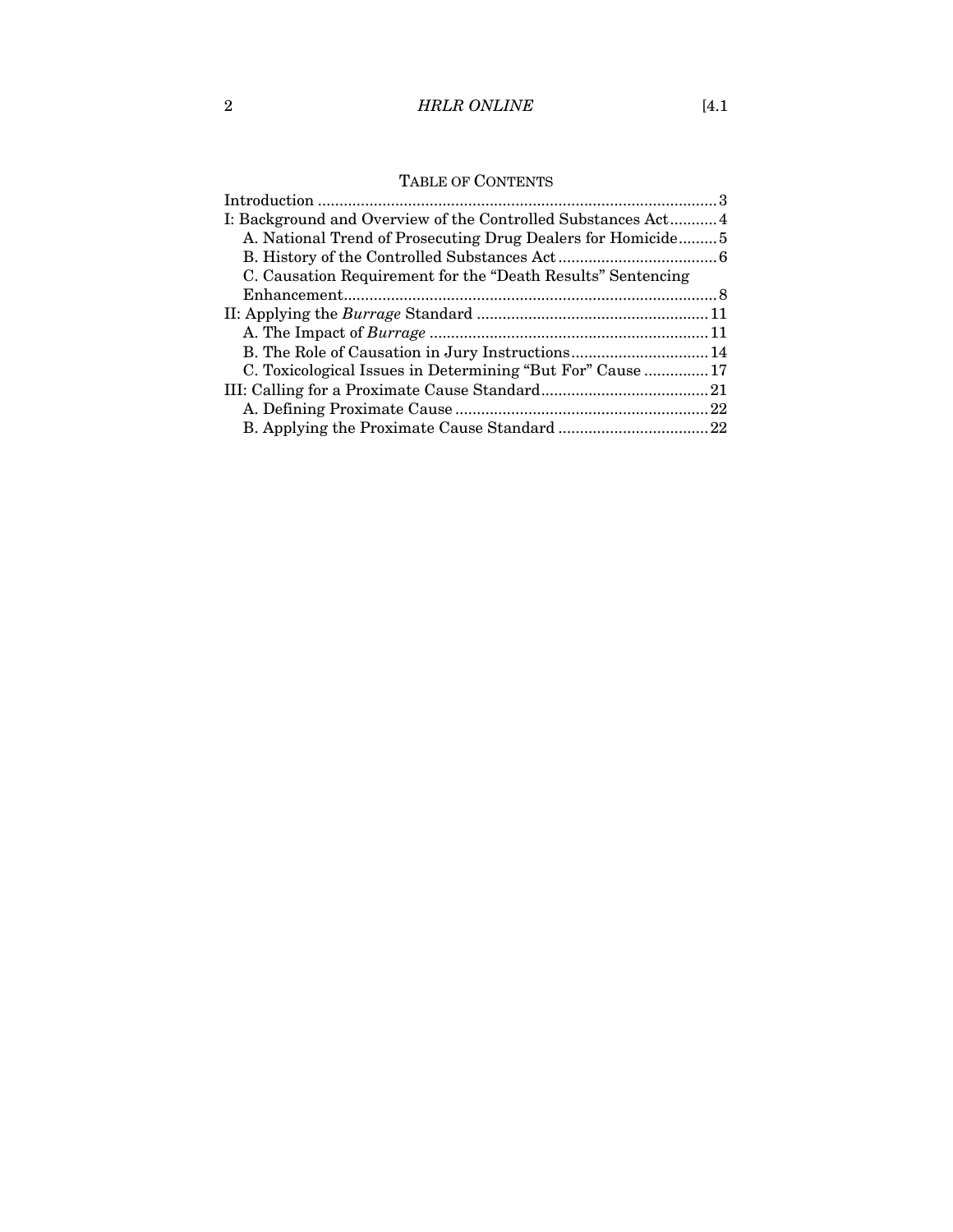#### <span id="page-2-2"></span><span id="page-2-1"></span>**INTRODUCTION**

<span id="page-2-0"></span>On a Saturday in December 2015, Kimberly Elkins gave her fiancé, Aaron Rost, a piece of one of her fentanyl patches. <sup>1</sup> They both swallowed the gel inside to get high.<sup>2</sup> Elkins woke up in the hospital hours later and learned that she and her fiance had overdosed.<sup>3</sup> Unfortunately, Rost did not survive.<sup>4</sup> Two months after Rost's funeral, police arrived at Elkins's home and arrested her on murder charges.<sup>5</sup> She pleaded guilty to manslaughter and is currently serving a fouryear sentence in prison.<sup>6</sup>

The Minnesota manslaughter statute that Elkins was charged under is one of twenty state statutes known as "drug-induced homicide laws," which allow anyone involved in the "illegal manufacture, sale, distribution, or delivery of a controlled substance that causes death" to be charged with murder or manslaughter.<sup>7</sup> As the opioid crisis swept the United States,<sup>8</sup> prosecutions based on these provisions increased dramatically in the past several years.<sup>9</sup>

<span id="page-2-3"></span>A similar provision exists at the federal level, where druginduced homicide is prosecuted through the "death results" sentencing enhancement of the Controlled Substances Act ("CSA").<sup>10</sup> Section 841 of the CSA provides that an offender "shall be sentenced to a term of imprisonment of not more than 20 years and if death or serious bodily injury results from the use of such substance shall be sentenced to a

<sup>1.</sup> Rosa Goldensohn, *They Shared Drugs. Someone Died. Does That Make Them Killers?*, N.Y. TIMES (May 25, 2018), https://www.nytimes.com/2018/ 05/25/us/drug-overdose-prosecution-crime.html (on file with *Columbia Human Rights Law Review*).

<sup>2</sup>*. Id.*

<sup>3</sup>*. Id.*

<sup>4</sup>*. Id.*

<sup>5</sup>*. Id.*

<sup>6</sup>*. Id.*

<sup>7.</sup> Lindsay LaSalle, *An Overdose Death Is Not Murder: Why Drug-Induced Homicide Laws Are Counterproductive and Inhumane*, DRUG POL'Y ALLIANCE, Nov. 2017, at 2, 8.

<sup>8.</sup> Rachel L. Rothberg and Kate Stith, *The Opioid Crisis and Federal Criminal Prosecution*, 46 J.L. MED. & ETHICS 292, 292−93 (2018) (discussing how in Connecticut, where the opioid epidemic has hit particularly hard, the number of deaths involving synthetic opioids increased by 540 percent from roughly 3,000 in 2013 to over 20,000 in 2016).

<sup>9.</sup> Valena Beety et al., *Drug-Induced Homicide Defense Toolkit*, HEALTH IN JUSTICE ACTION LAB 2, 2 (2018) (describing an increase from 363 prosecutions in 2011 to 1,178 in 2016).

<sup>10</sup>*. See* 21 U.S.C.S. § 841(b)(1)(C) (LexisNexis 2010).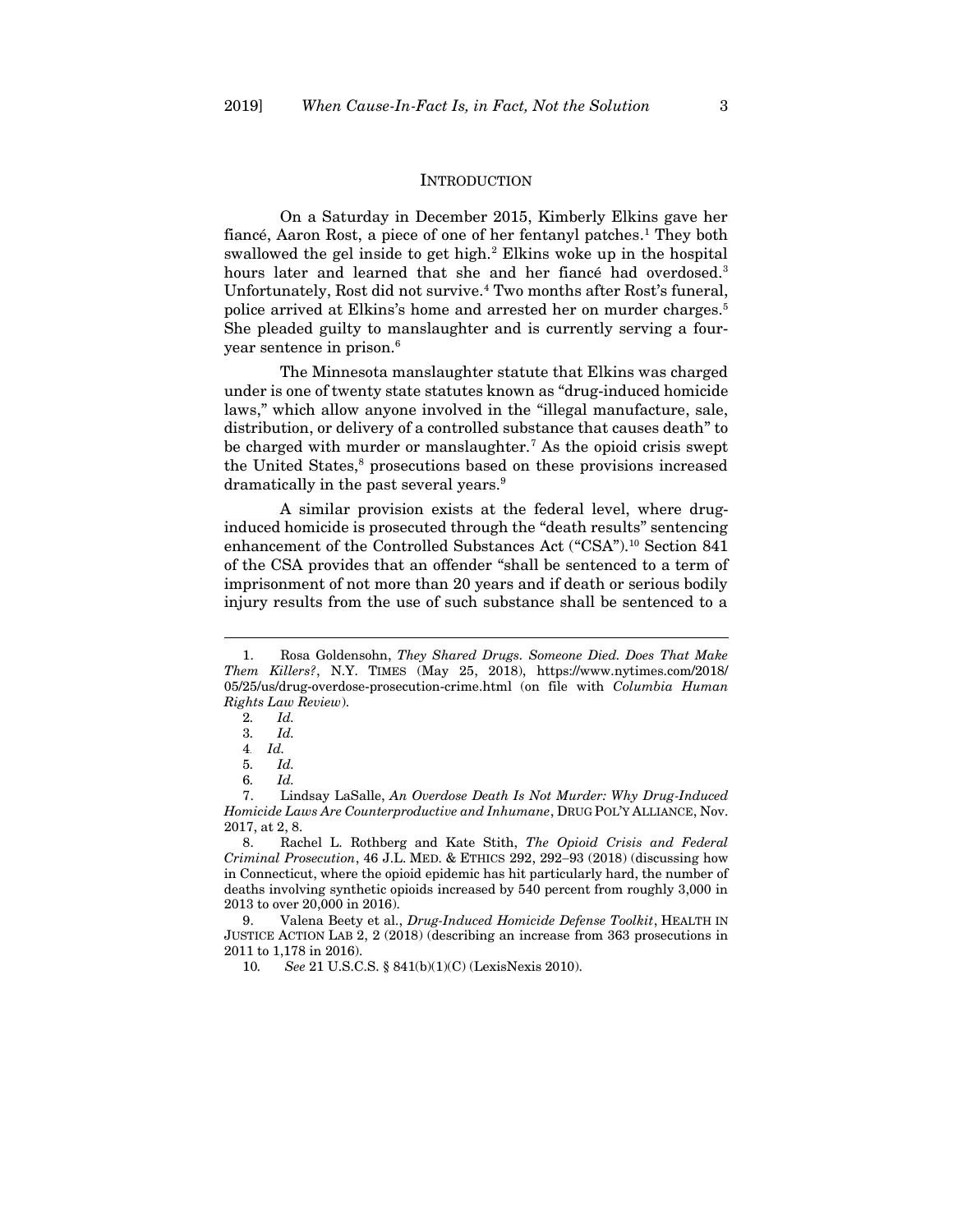term of imprisonment of not less than twenty years or more than life."<sup>11</sup> Since 2017, there has been a ten percent increase in the number of people who received federal prison sentences under this provision, and a nearly 200 percent increase since 2013.<sup>12</sup>

Notably, the text of Section 841 does not define what is required for the "death results" sentencing enhancement to apply to a particular defendant. In 2014, the Supreme Court in *Burrage v. United States* held that the provision did not apply unless the defendant's use of the controlled substance was a "'but-for' cause of the death or injury," finding that lower courts were applying the provision under too broad a standard.<sup>13</sup> Five years after the *Burrage* decision, this Note argues that the "but for" causation standard has led to little, if any change in the scope of the "death results" sentencing enhancement. Part I of this Note recounts the history and treatment of the CSA, including its interpretation by lower courts and the Supreme Court. Part II discusses the difficulties that have arisen in applying the *Burrage* standard to cases of drug-induced homicide. Part III proposes a proximate cause requirement to address such problems.

# <span id="page-3-0"></span>I: BACKGROUND AND OVERVIEW OF THE CONTROLLED SUBSTANCES **ACT**

Why did a country afflicted by a drug epidemic turn to criminal prosecution of drug distributors as a primary legal strategy? Part I explores the trend towards prosecuting drug distributors for homicide in the context of the opioid crisis, with a focus on the CSA.<sup>14</sup> Part I.A will explore the rise of prosecution of drug dealers for homicide and explain how the federal CSA fits within this trend. Part I.B will look at the legislative history of the CSA and its subsequent amendment that set penalties for a "death results" sentencing enhancement. Part I.C will review the differing interpretations of the causation requirement for the CSA's sentencing enhancement and the *Burrage*  decision.

<sup>11</sup>*. Id.*

<sup>12.</sup> U.S. SENTENCING COMM'N, USE OF GUIDELINES AND SPECIFIC OFFENSE CHARACTERISTICS (2017), at 28, https://www.ussc.gov/sites/default/files/pdf/ research-and-publications/federal-sentencing-statistics/guideline-applicationfrequencies/2017/Use\_of\_SOC\_Offender\_Based.pdf [https://perma.cc/QGW5- EL8S].

<sup>13.</sup> Burrage v. United States, 134 S. Ct. 881, 892 (2014).

<sup>14.</sup> 21 U.S.C.A. § 841 (West 2018).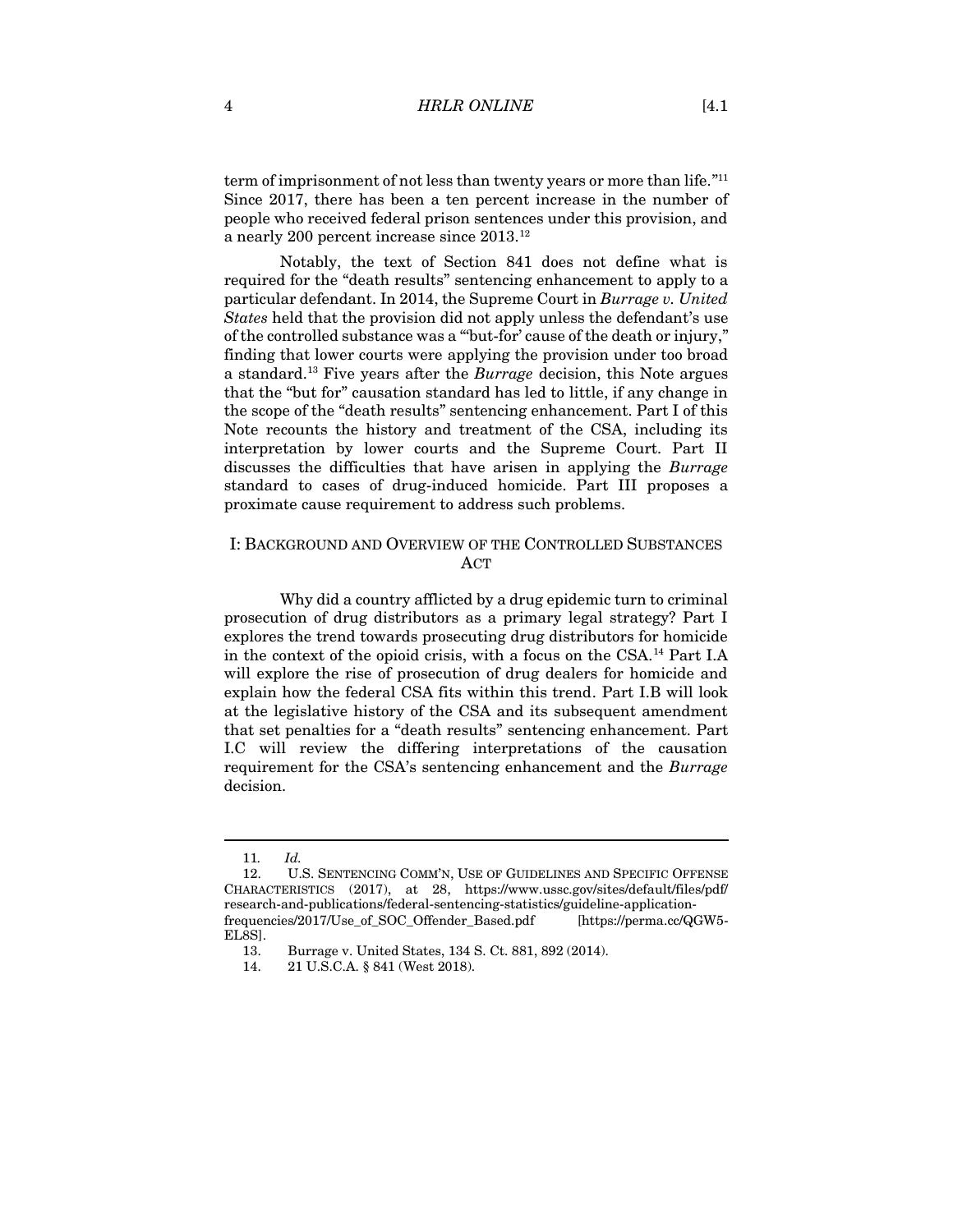#### <span id="page-4-0"></span>A. National Trend of Prosecuting Drug Dealers for Homicide

On average, more than 130 people in the United States die every day from overdosing on opioids.<sup>15</sup> Decades of increased prescription of opioid medications and assurances by pharmaceutical companies that the drugs were not addictive led to widespread use of opioids and rising rates of addiction.<sup>16</sup> With the emergence of fentanyl, a powerful synthetic opioid, the opioid crisis has rapidly become a public health emergency.<sup>17</sup>

Although legislatures have addressed the opioid crisis with many strategies,<sup>18</sup> use of the criminal justice system dominates local, state, and federal responses.<sup>19</sup> This Note focuses on the prosecution of drug distributors for homicide or enhanced penalties in cases of drug overdose.<sup>20</sup> These cases have become increasingly common; according to a *New York Times* investigation, there have been more than 1,000 prosecutions or arrests in connection with accidental overdose deaths since 2015 "in fifteen states where data was available." 21

17. Nabarun Dasgupta et al., *Opioid Crisis: No Easy Fix to Its Social and Economic Determinants*, 108 AM. J. PUB. HEALTH 182, 183 (2018).

18. These strategies include a renewed emphasis on access to addiction treatment, increased federal funding to find alternative pain medicine, and strengthening public health data reporting and collection to inform public-health responses. *Testimony on Addressing the Opioid Crisis in America: Prevention, Treatment, and Recovery Before the Senate Subcommittee*, NAT'L INST. HEALTH, (Dec. 5, 2017), https://www.nih.gov/about-nih/who-we-are/nih-director/testimonyaddressing-opioid-crisis-america-prevention-treatment-recovery-before-senatesubcommittee. [https://perma.cc/M5V2-FA7D].

19. LaSalle, *supra* note [7](#page-2-1), at 6 ("Despite media attention elsewhere, use of the criminal justice system continues to dominate local, state, and federal responses to increasing rates of opioid use and overdose.").

20*. See, e.g.*, 21 U.S.C.S. § 841(b)(1)(C) (LexisNexis 2010) (providing a twenty-year mandatory minimum sentence for distributing drugs when "death . . . results").

21. Goldensohn, *supra* note [1.](#page-2-2) With over 52,000 lethal drug overdoses in 2015, this rate of prosecutions indicates that there is a drug-induced homicide prosecution in at least two percent of all accidental overdoses. AM. SOC'Y ADDICTION MED., OPIOID ADDICTION: 2016 FACTS AND FIGURES 1–2 (2016) (explaining opioids were involved in nearly 30,000 out of 52,000 accidental overdose deaths in 2015).

<sup>15</sup>*. Opioid Overdose Crisis*, NAT'L INST. ON DRUG ABUSE (Jan. 2019), https://www.drugabuse.gov/drugs-abuse/opioids/opioid-overdose-crisis [https:// perma.cc/8KQK-283B].

<sup>16</sup>*. What Is the U.S. Opioid Epidemic?*, U.S. DEP'T HEALTH & HUM. SERV. (Sept. 19, 2018), https://www.hhs.gov/opioids/about-the-epidemic/index.html [https://perma.cc/W4G6-FTZG].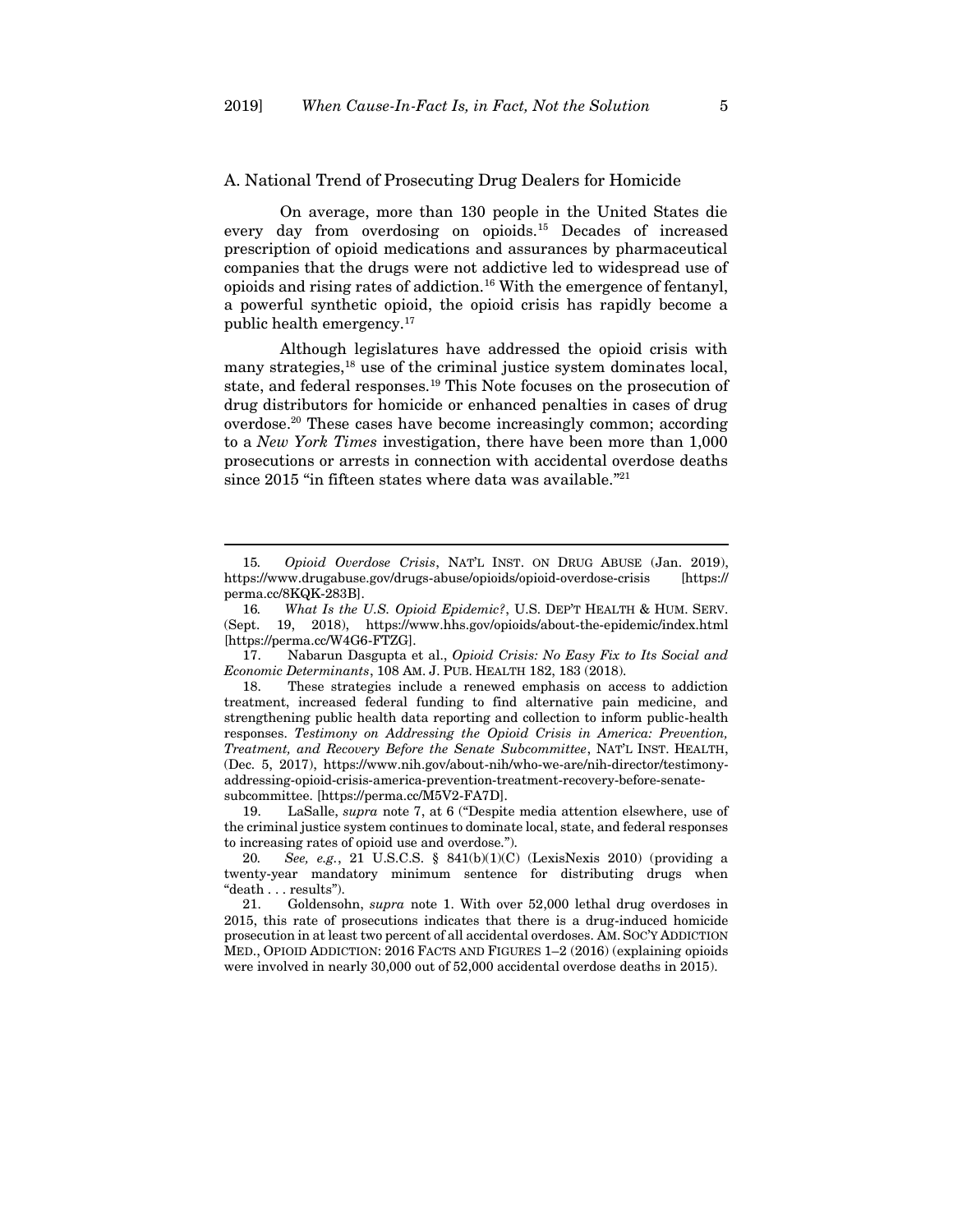6 *HRLR ONLINE* [4.1

The CSA is the federal statute used to prosecute drug distributors in cases of overdose.<sup>22</sup> It is a comprehensive federal scheme for drug control, governing dangerous drugs and also providing a "death results" sentencing enhancement for when "death or serious bodily injury results" from unlawful drug distribution.<sup>23</sup> The statute's causation requirement deserves much greater discussion and will be the subject of Part I.C.

#### <span id="page-5-0"></span>B. History of the Controlled Substances Act

In 1970, Congress passed the Comprehensive Drug Abuse and Prevention Control Act.<sup>24</sup> Title II of this Act, relating to law enforcement and control, is now commonly known as the Controlled Substances Act.<sup>25</sup> The law prohibits the manufacture, sale, and possession for recreational use of any substance it controls.<sup>26</sup> It operates by dividing controlled substances into five "schedules," each of which corresponds to a particular level of regulation.<sup>27</sup>

When the law was first passed, the section that established penalties for the distribution of controlled substances contained no mechanism to penalize drug distributors in cases of accidental overdose.<sup>28</sup> The language for the "death . . . results" enhancement came more than a decade later with the passage of the Anti-Drug Abuse Act of 1986,<sup>29</sup> which amended the CSA to substantially increase the number of drug offenses with mandatory minimum sentences.<sup>30</sup>After

24. Comprehensive Drug Abuse and Prevention Control Act of 1970, 21 U.S.C.S. §§ 801–803 (LexisNexis 1970).

25*. See* 21 U.S.C. § 801 (LexisNexis 2018).

26. Alex Kreit, *Overdose: The Failure of the U.S. Drug War and Attempts at Legalization*, 6 ALB. GOV'T L. REV. 332, 336 (2013).

27*. Id.*

28. 21 U.S.C. §§ 801–803 (1970) (LexisNexis amended 1986).

<sup>22.</sup> 21 U.S.C.S. § 841(b) (LexisNexis 2010).

<sup>23.</sup> "[A]ny person who violates subsection (a) of this section involving [possession of controlled substances] . . . shall be sentenced to a term of imprisonment . . . and if death or serious bodily injury results from the use of such substance [the term of imprisonment] shall be not less than 20 years." 21 U.S.C.S. § 841(b) (LexisNexis 2010); *see also* Thomas M. Quinn & Gerald T. McLaughlin, *The Evolution of Federal Drug Control Legislation*, 22 CATH. U. L. REV. 586, 605 (1973).

<sup>29.</sup> 21 U.S.C. §§ 801–803 (1986) (LexisNexis amending 21 U.S.C. §§ 801 et. seq. (1970)).

<sup>30.</sup> The law also changed the system of federal supervised release from a rehabilitative system into a punitive system and enacted a sentencing disparity for possession of crack cocaine and powder cocaine. *Id.*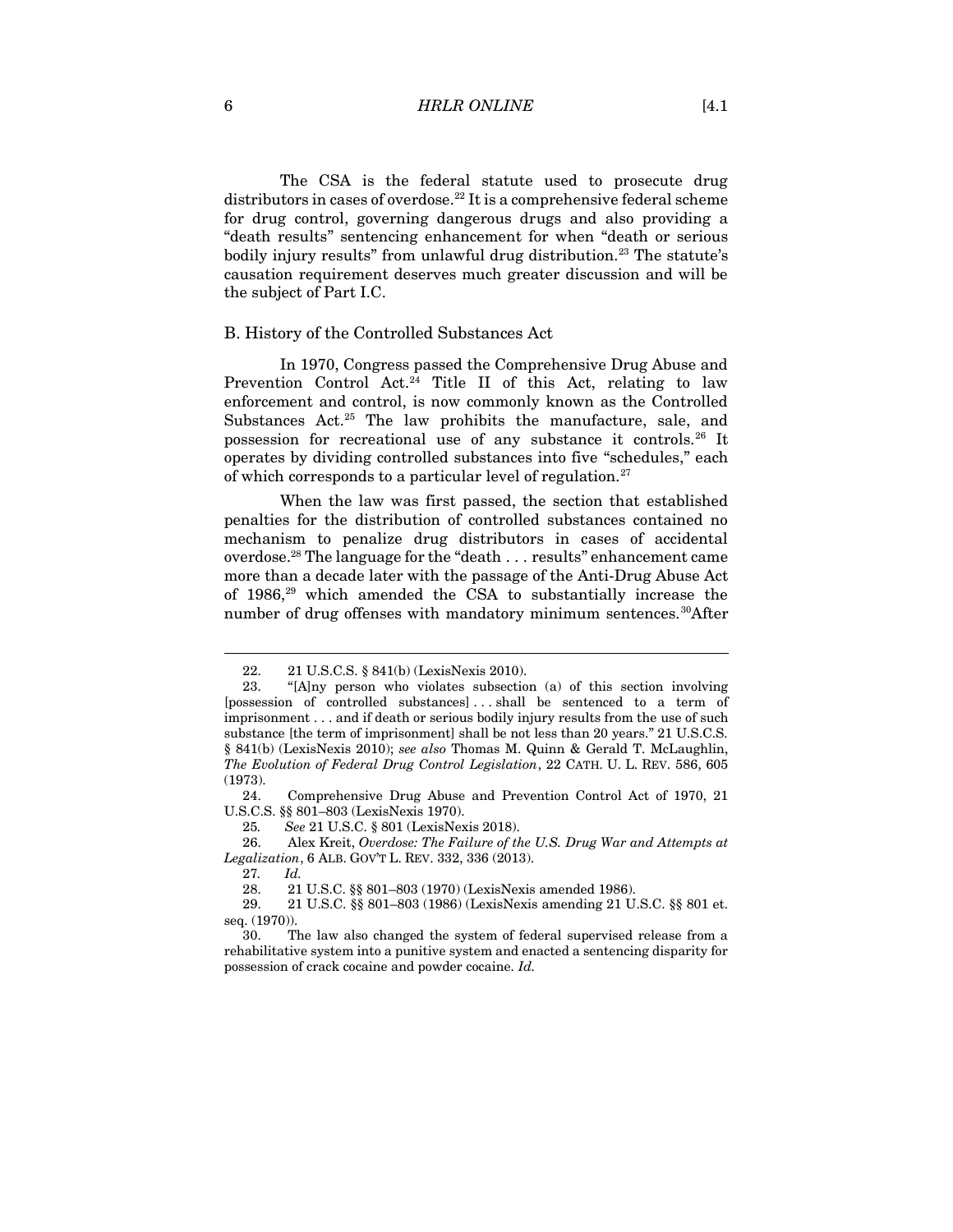<span id="page-6-0"></span>the Anti-Drug Abuse Act was enacted, Section 841(b)(1)(C) of the CSA, often referred to as the "death results" provision, was added.<sup>31</sup>

While the Supreme Court in *United States v. Booker* transformed the once-mandatory U.S. Sentencing Guidelines into advisory guidelines, <sup>32</sup> the mandatory minimum sentences prescribed by the CSA and other federal drug laws have remained binding.<sup>33</sup> This means that while judges can vary from the sentencing guidelines, they cannot sentence less than the mandatory minimums. $34$  From a procedural standpoint, a prosecutor includes the sentencing enhancement in the indictment with the underlying drug offense and bears the burden of proving both offenses beyond a reasonable doubt.<sup>35</sup> If convicted of this "death results" sentencing enhancement, the defendant will receive a twenty-year mandatory minimum penalty, which is imposed consecutively to the defendant's sentence for the underlying drug distribution offense.<sup>36</sup>

33. CHARLES DOYLE, CONG. RESEARCH SERV., R45074, MANDATORY MINIMUM SENTENCING OF FEDERAL DRUG OFFENSES 1, 2–3 (2018).

34*. How Federal Sentencing Works: Mandatory Minimums, Statutory Maximums, and Sentencing Guidelines*, FAM. AGAINST MANDATORY MINIMUMS (2012), https://famm.org/wp-content/uploads/Chart-How-Fed-Sentencing-Works-9.5.pdf [https://perma.cc/DA8K-X5U6].

35*. See, e.g.*, United States v. Davis, No. 1:16CR260, 2019 U.S. Dist. LEXIS 5609, at \*1, \*8 (N.D. Ohio Jan. 11, 2019) (recounting how the United States indicted the defendant on one count of distribution of a controlled substance and one count of intent to distribute cocaine and included the sentencing enhancement for the second count); United States v. Pena, 742 F.3d 508, 509 (1st Cir. 2014) ("In federal prosecutions, under the requirements of Alleyne v. United States, if the distribution of drugs is proven beyond a reasonable doubt to a jury to have resulted in a death, a defendant will face a 20-year mandatory minimum sentence.") (internal citations omitted).

36. 21 U.S.C.S. § 841(b)(1)(C) (LexisNexis 2010); U.S. SENTENCING COMM'N, AN OVERVIEW OF MANDATORY MINIMUM PENALTIES IN THE FEDERAL CRIMINAL JUSTICE SYSTEM (2017), https://www.ussc.gov/sites/default/files/pdf/research-andpublications/research-publications/2017/20170711\_Mand-Min.pdf [https://perma. cc/9LDJ-RNHN].

<sup>31.</sup> 21 U.S.C. § 841(b)(1)(C) (LexisNexis 2010); *see, e.g.*, Alyssa M. McClure, *Illegitimate Overprescription: How* Burrage v. United States *Is Hindering Punishment of Physicians and Bolstering the Opioid Epidemic*, 93 NOTRE DAME L. REV. 1747, 1755 (2018) (referring to  $841(b)(1)(C)$  as the "death results" provision).

<sup>32.</sup> United States v. Booker, 543 U.S. 220, 245–46 (2005) ("[T]he federal sentencing statute . . . as amended, makes the guidelines effectively advisory. It requires a sentencing court to consider Guidelines ranges . . . but it permits the court to tailor the sentence in light of other statutory concerns as well.") (internal citations omitted).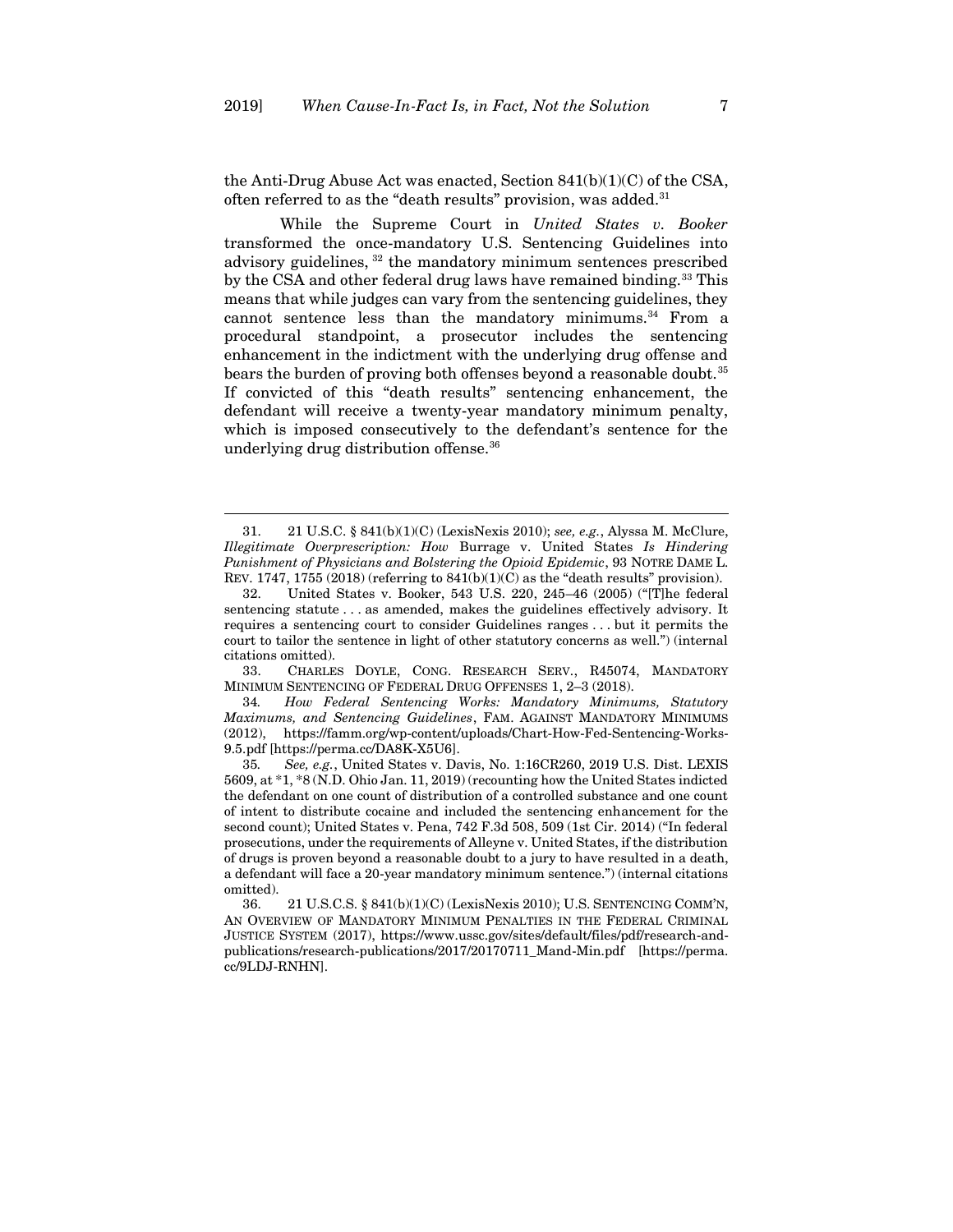8 **HRLR ONLINE** [4.1]

Despite the high levels of public outrage towards drug distributors at the time of the CSA's passage, the "death results" enhancement was rarely used during the 1980s.<sup>37</sup> As use of opioids increased, however, this provision became a major tool for federal law enforcement and prosecutors.<sup>38</sup> The use of drug-induced homicide laws on both the state and federal levels has already increased dramatically in recent years, and experts predict that it will continue to dominate as a tool to fight the opioid crisis.<sup>39</sup>

# <span id="page-7-0"></span>C. Causation Requirement for the "Death Results" Sentencing Enhancement

The text of Section 841 of the CSA does not define what elements are required for the "death results" enhancement to apply to a particular defendant. Obviously, the defendant needs to distribute drugs and for a third party to die. The remaining question in 2014 was what level of causation was necessary for the enhancement to apply.

Prior to the Supreme Court's decision in *Burrage v. United States*, courts were split on how to instruct the jury for the requirements under the "death results" sentencing enhancement. The Eighth Circuit Court of Appeals held in *United States v. Monnier* that the government was not required to prove that the drugs the defendant provided to a victim were "actually enough to kill her," because the evidence demonstrated that the drugs were a *contributing cause* of the

<sup>37.</sup> Stephen Davis & Bryan Polcyn, *The Legacy of Len Bias: Police Treating Overdoses as Homicides*, FOX6 NEWS (Oct. 31, 2013, 9:29 PM), https://fox6 now.com/2013/10/31/the-legacy-of-len-bias-police-treating-drug-ods-as-homicides/ [https://perma.cc/GTJ8-LR5N] ("The [drug-induced homicide] law was created in the 1980's, but for the first 15–20 years, police and prosecutors rarely used it.").

<sup>38.</sup> Vann R. Newkirk II, *The People Trump's War on Drugs Will Actually Punish*, ATLANTIC (Mar. 26, 2018), https://www.theatlantic.com/politics/ archive/2018/03/killing-drug-dealers-opioid-epidemic/555782/ [perma.cc/R9TW-KSG8] (noting "as the opioid epidemic has worsened in recent years, [drug-induced] appear to be on the rise again. It's difficult to track death-penalty prosecutions for drug-induced homicide . . . but according to the Drug Policy Alliance, some measures indicate they've spiked over the past five years.").

<sup>39.</sup> Jack Shuler, *Overdose and Punishment*, NEW REPUBLIC (Sept. 10, 2018), https://newrepublic.com/article/150465/prosecutors-reviving-reagan-era-druginduced-homicide-laws [https://perma.cc/6A2P-B497] (quoting Northeastern University Professor Leo Beletsky: "The use of drug-induced homicide laws 'has already skyrocketed in the last three to five years,'. . . 'and it's going to continue increasing substantially.'").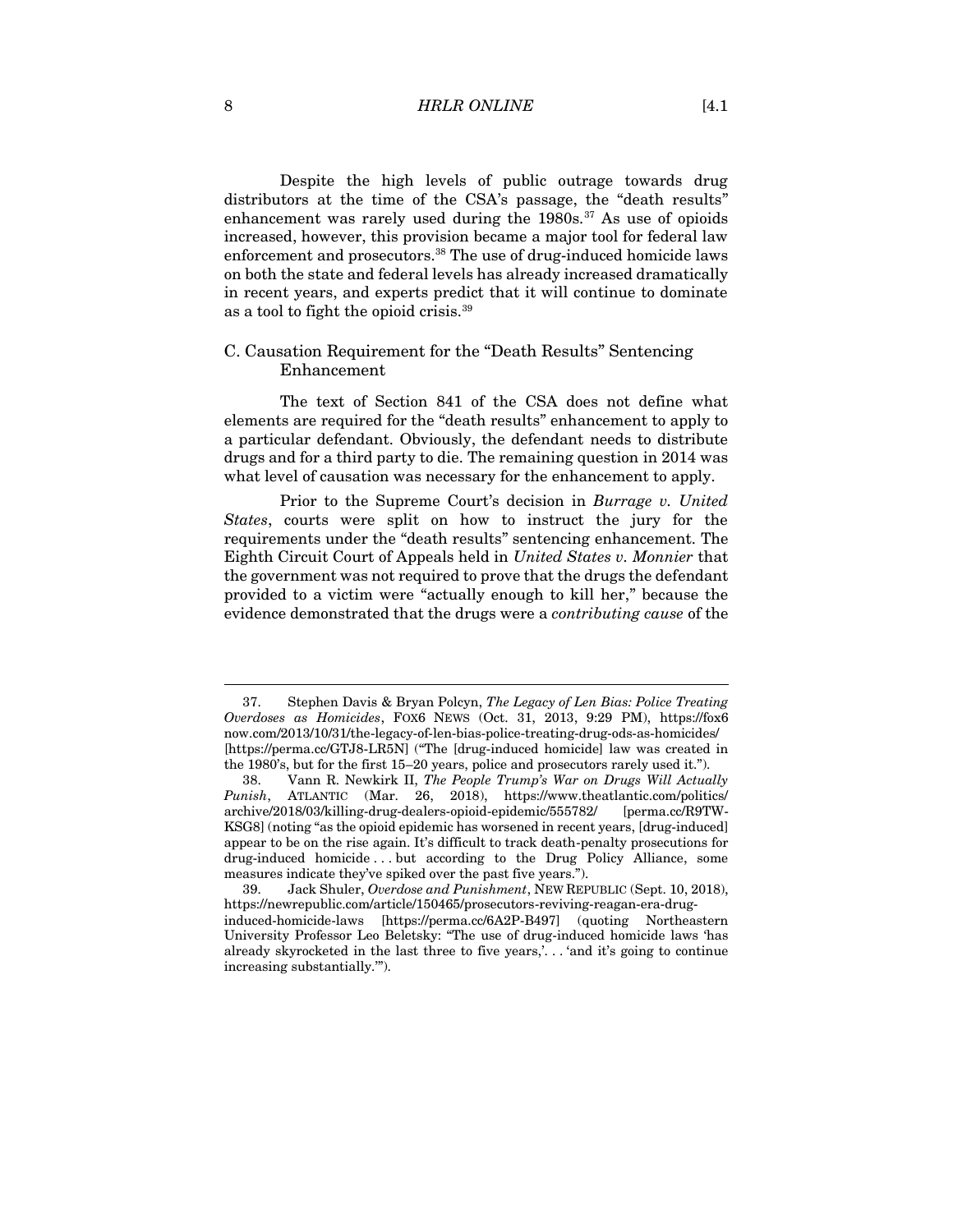victim's death.<sup>40</sup> In that case, the defendant, William Monnier, provided methamphetamine to the victim, who later died of an overdose.<sup>41</sup> His conviction was affirmed on the ground that the evidence satisfied either the standard of contributory cause or a primary cause standard.<sup>42</sup>

By contrast, the Seventh Circuit Court of Appeals in *United States v. Hatfield* expressly rejected a "contributing cause" jury instruction, finding that "but for" cause language was sufficient to satisfy the CSA's causation requirement.<sup>43</sup> In *Hatfield*, the defendants were convicted of conspiracy to distribute controlled substances, the use of which resulted in four deaths and serious bodily injury.<sup>44</sup> The court found that the contributing cause standard language in the instruction was ambiguous and was likely to confuse a jury.<sup>45</sup>

These cases represented a larger circuit split on how to interpret the "death results" provision.<sup>46</sup> The main difference in approach was whether a person could be convicted under the sentencing enhancement when the distributed substances "'contributed to' death by 'mixed drug intoxication,' but was not the sole cause of death." <sup>47</sup> Courts like the Eighth Circuit in *Monnier* held that the "contributing cause" instruction was consistent with the "results from" requirement, which was expressly rejected by the Seventh Circuit in *Hatfield*. 48

In *Burrage v. United States*, the Supreme Court settled this disagreement.<sup>49</sup> The defendant, Marcus Burrage, sold heroin to Joshua

47. Petition for Writ of Certiorari at 1, Burrage v. United States, 133 S. Ct. 2049 (2014) (No. 12-7515), 2012 WL 7991899, at \*1.

48. United States v. Monnier, 412 F.3d 859, 862 (8th Cir. 2005); *cf.* United States v. Hatfield, 591 F.3d 945, 950 (7th Cir. 2010) (rejecting a jury instruction adopting the "contributing cause" language from *Monnier*).

49. Burrage v. United States, 134 S. Ct. 881, 890 (2014).

<sup>40.</sup> United States v. Monnier, 412 F.3d 859, 860, 862 (8th Cir. 2005), *cert. denied*, 546 U.S. 1116 (2006).

<sup>41</sup>*. Id.* at 860−61.

<sup>42</sup>*. Id.* at 861−62.

<sup>43.</sup> United States v. Hatfield, 591 F.3d 945, 947–51 (7th Cir. 2010).

<sup>44</sup>*. Id.* at 947.

<sup>45</sup>*. Id.* at 949–51.

<sup>46</sup>*. See, e.g.*, Benjamin Ernst, *A Simple Concept in a Complicated World: Actual Causation, Mixed-Drug Deaths and the Eighth Circuit's Opinion in* United States v. Burrage, 55 B.C. L. REV. E. Supp. 1, 2 (2014), http://lawdigitalcommons. bc.edu/bclr/vol55/iss6/2 [https://perma.cc/K9K8-B5PQ] ("Given the apparent split between the circuits, *Burrage* has garnered the attention of the U.S. Supreme  $Court[.]$ ").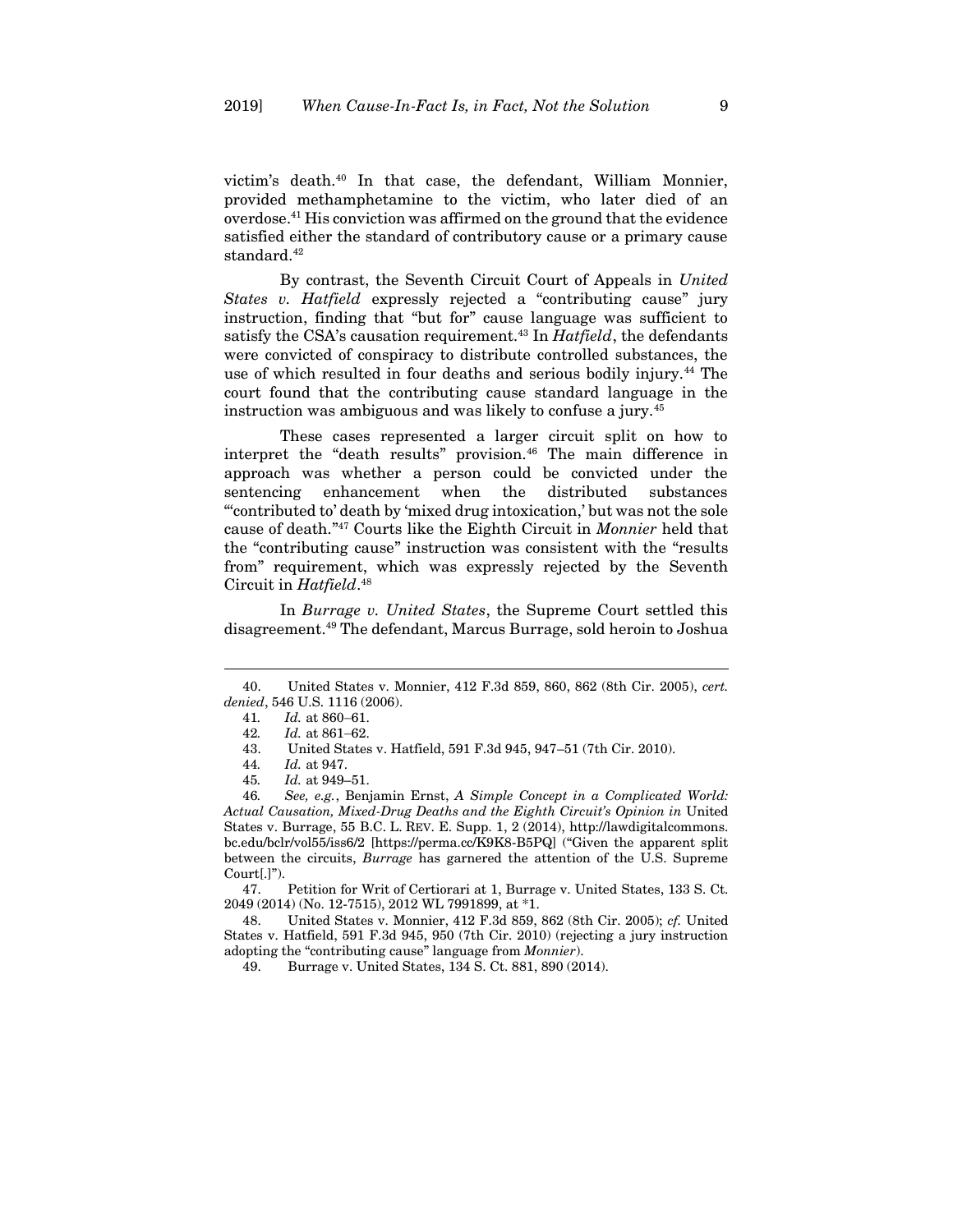Banka, who later used it with other illegal drugs and died of an overdose.<sup>50</sup> Burrage was charged with distribution of heroin and the "death results" sentencing enhancement.<sup>51</sup> During Burrage's trial, none of the experts who testified could rule out the possibility that Banka would have died without the heroin or that the heroin was more than a contributing cause of Banka's death.<sup>52</sup> Burrage requested jury instructions requiring both a "but for" and a proximate cause standard, arguing that the government's evidence was insufficient to prove that the distribution of heroin resulted in Banka's death.<sup>53</sup> However, the district court judge rejected this argument and instructed the jury on a theory of contributing cause.<sup>54</sup> Burrage was convicted and sentenced to twenty years in prison.<sup>55</sup>

On appeal, Burrage argued that the district court erred by using "contributing cause" language to define the statute's causation element.<sup>56</sup> Relying on *Monnier*, the Eighth Circuit Court of Appeals rejected this argument and affirmed Burrage's conviction.<sup>57</sup> However, in a unanimous decision, the Supreme Court rejected the contributory cause standard, holding that "[t]he language Congress enacted requires death to 'result from' use of the unlawfully distributed drug, not from a combination of factors to which drug use merely contributed." <sup>58</sup> The Court focused on the plain language of the statute, reasoning that "Congress could have written  $$841(b)(1)(C)$  to impose a mandatory minimum when the underlying crime 'contributes to' death or serious bodily injury, or adopted a modified causation test tailored to cases involving concurrent causes, as five States have done."<sup>59</sup> Moreover, the Court noted that the "death results" enhancement is a

<sup>50.</sup> Burrage v. United States, 687 F.3d 1015, 1018 (8th Cir. 2012), *overruled by* Burrage v. United States, 134 S. Ct. 881 (2014).

<sup>51.</sup> Burrage v. United States, 687 F.3d 1015, 1018 (8th Cir. 2012).

<sup>52</sup>*. Id.* at 1018–19.

<sup>53</sup>*. Id.* at 1019–20 & n.3.

<sup>54</sup>*. Id.* at 1019 ("For you to find that a death resulted from the use of heroin, the Government must prove . . . that the heroin distributed by the Defendant was a *contributing cause* of Joshua Banka's death. A contributing cause is a factor that, although not the primary cause, played a part in the death[.]") (emphasis added).

<sup>55</sup>*. Id.* at 1018.

<sup>56</sup>*. Id.* at 1020–21.

<sup>57</sup>*. Id.* at 1021.

<sup>58.</sup> Burrage v. United States, 134 S. Ct. 881, 890 (2014).

<sup>59</sup>*. Id.* The court was referencing the causation tests in statutes in Alabama, Arkansas, Maine, North Dakota, and Texas. *See* ALA. CODE §13A-2-5(a) (LexisNexis 2005); ARK. CODE ANN. §5-2-205 (2006); ME. REV. STAT. ANN. tit. 17-A, §33 (LexisNexis 2006); N.D. CENT. CODE ANN. §12.1-02-05 (2012); TEX. PENAL CODE ANN. §6.04 (West 2011).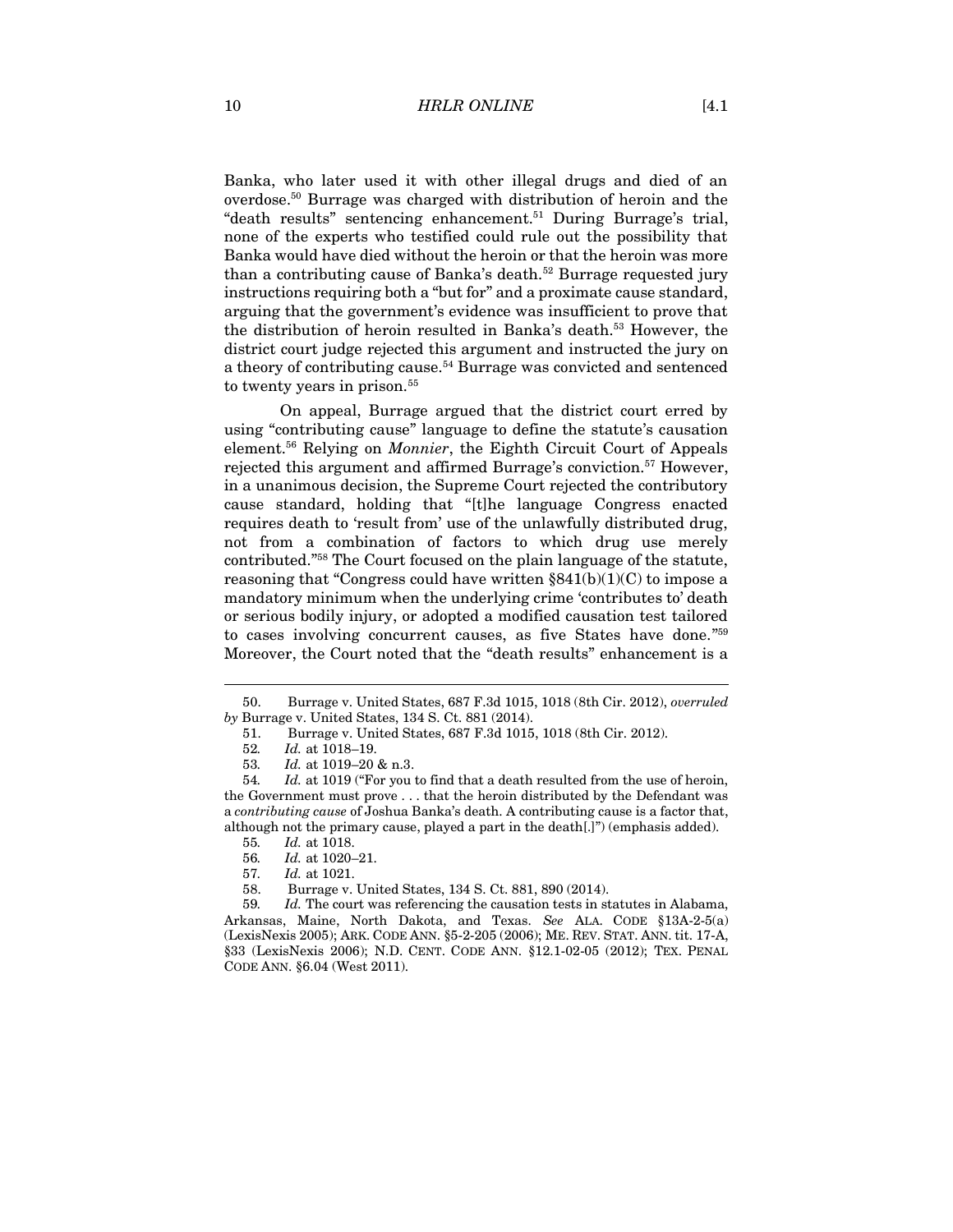criminal statute subject to the rule of lenity, $60$  further bolstering a finding that the statute's meaning should not deviate from its "ordinary meaning." <sup>61</sup> In summary, the Court held that a drug must be a primary cause of death, but rejected a proximate cause or foreseeability requirement.<sup>62</sup> This decision provided a clear answer to the question of which causation standard should be applied for the CSA. However, many difficulties remain in applying the *Burrage* standard, as discussed below.

# II: APPLYING THE *BURRAGE* STANDARD

<span id="page-10-0"></span>By requiring a "but for" causation standard in *Burrage*, the Supreme Court was, in theory, narrowing the scope of the statute to eliminate cases where a defendant's actions were a contributing cause, but not the "but for" cause of a person's death. In practice, however, this decision has led to little, if any, actual change in the statute's application.

# <span id="page-10-1"></span>A. The Impact of *Burrage*

In the aftermath of the *Burrage* decision, prosecutors anticipated greater difficulty in convicting defendants under the "death results" sentencing enhancement. The U.S. Attorney for the District of Vermont, for example, warned at the time that "[the government] may not be able to meet the standard of proof in those cases. . . [i]t will have some impact." <sup>63</sup> A Justice Department official

<span id="page-10-2"></span><sup>60</sup>*. Burrage*, 134 S. Ct. at 891. The court reserves lenity "for those situations in which a reasonable doubt persists about a statute's intended scope even *after* resort to 'the language and structure, legislative history, and motivating policies' of the statute." Moskal v. United States, 498 U.S. 103, 108 (1980) (quoting Bifulco v. United States, 447 U.S. 381, 387 (1980)). In *Burrage*, lenity for the defendant meant that the causation standard would be higher, resulting in a "but for," rather than "contributing cause" standard.

<sup>61</sup>*. Burrage*, 134 S. Ct. at 891.

<sup>62</sup>*. Id.* at 892.

<sup>63.</sup> Douglas Berman, *Detailing the Impact and Import of* Burrage *on the Federal Drug War*, SENT'G L. & POL'Y (Mar. 3, 2014, 10:54 AM), https://sentencing. typepad.com/sentencing\_law\_and\_policy/2014/03/detailing-the-impact-and-importof-burrage-on-the-federal-drug-war-.html [https://perma.cc/8YV3-H5TZ]. Lower courts have also referred to *Burrage* as imposing a stricter burden of proof. *See, e.g.*, United States v. Noble, No. 1:14-cr-135, 2017 U.S. Dist. LEXIS 21444 at \*13 (referring to the Supreme Court decision in *Burrage* as imposing "a new and stricter burden of proof that the government needs to prove[.]").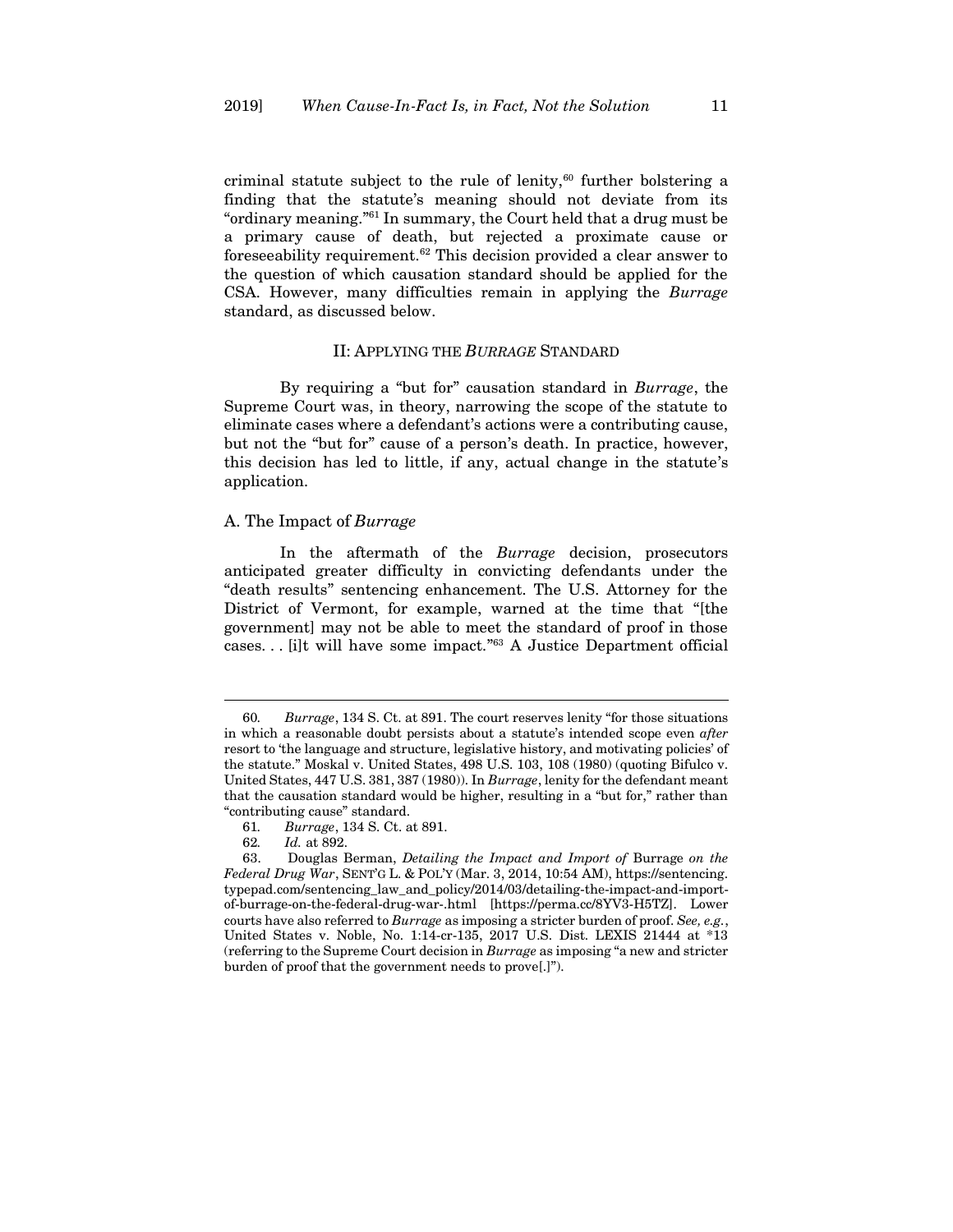described how finding medical experts who can determine a drug's exact role is difficult and "is a big burden on the government."<sup>64</sup>

<span id="page-11-0"></span>However, an examination of lower courts applying *Burrage* shows that fears that the "but for" cause standard would be too difficult a burden to bear proved mostly unfounded. While some defendants had their sentences vacated after *Burrage*, <sup>65</sup> the causation requirement remains remarkably broad, as seen in *United States v. Burkholder*. 66 In *Burkholder*, defendant Jerry Lee Burkholder was charged with the distribution of a controlled substance that "resulted in the death of Kyle Dollar."<sup>67</sup> Burkholder had been prescribed Suboxone<sup>68</sup> and admitted to giving Dollar a Suboxone tablet the night Dollar died.<sup>69</sup> The medical examiner who performed the autopsy on Dollar and a forensic toxicologist both testified that "Dollar's death was the result of his consumption of a combination of buprenorphine and alcohol."<sup>70</sup> However, a toxicologist testified for the defense that Dollar had actually died "from overdosing on a synthetic drug, which general drugscreening procedures would not have detected."<sup>71</sup> The judge instructed the jury to find the defendant guilty if "*but for* Kyle Dollar ingesting the buprenorphine distributed by the Defendant, Kyle Dollar would not have died."<sup>72</sup> The jury found Burkholder guilty.<sup>73</sup>

<span id="page-11-1"></span>The Tenth Circuit Court of Appeals affirmed the conviction, finding that the evidence was sufficient to find that Burkholder's actions were the "but for" cause of Dollar's death under *Burrage*. <sup>74</sup> This case aptly represents the issues remaining with the *Burrage* standard and the CSA's "death results" enhancement. Most notably, the "but for" standard did not account for superseding causes of Dollar's death, such

<sup>64.</sup> Berman, *supra* not[e 63.](#page-10-2)

<sup>65</sup>*. See, e.g.*, Kreiger v. United States, 842 F.3d 490, 506 (7th Cir. 2016) (vacating the district court's decision sentencing defendant under the "death results"); Santilla v. Upton, 846 F.3d 779, 785 (5th Cir. 2017) (finding that defendant's conduct no longer satisfied the "death results" criteria under the *Burrage* "but for" standard).

<sup>66</sup>*. See infra* Section III.B.; United States v. Burkholder, 816 F.3d 607 (10th Cir. 2016).

<sup>67</sup>*. Burkholder*, 816 F.3d at 609.

<sup>68.</sup> Suboxone is an opioid "commonly prescribed for treating heroin addicts." *Id.* at 610.

<sup>69</sup>*. Id.* at 610.

<sup>70</sup>*. Id.* at 610.

<sup>71</sup>*. Id.* at 610.

<sup>72</sup>*. Id.* at 610−11.

<sup>73</sup>*. Id.* at 611.

<sup>74</sup>*. Id.* at 615−16, 627.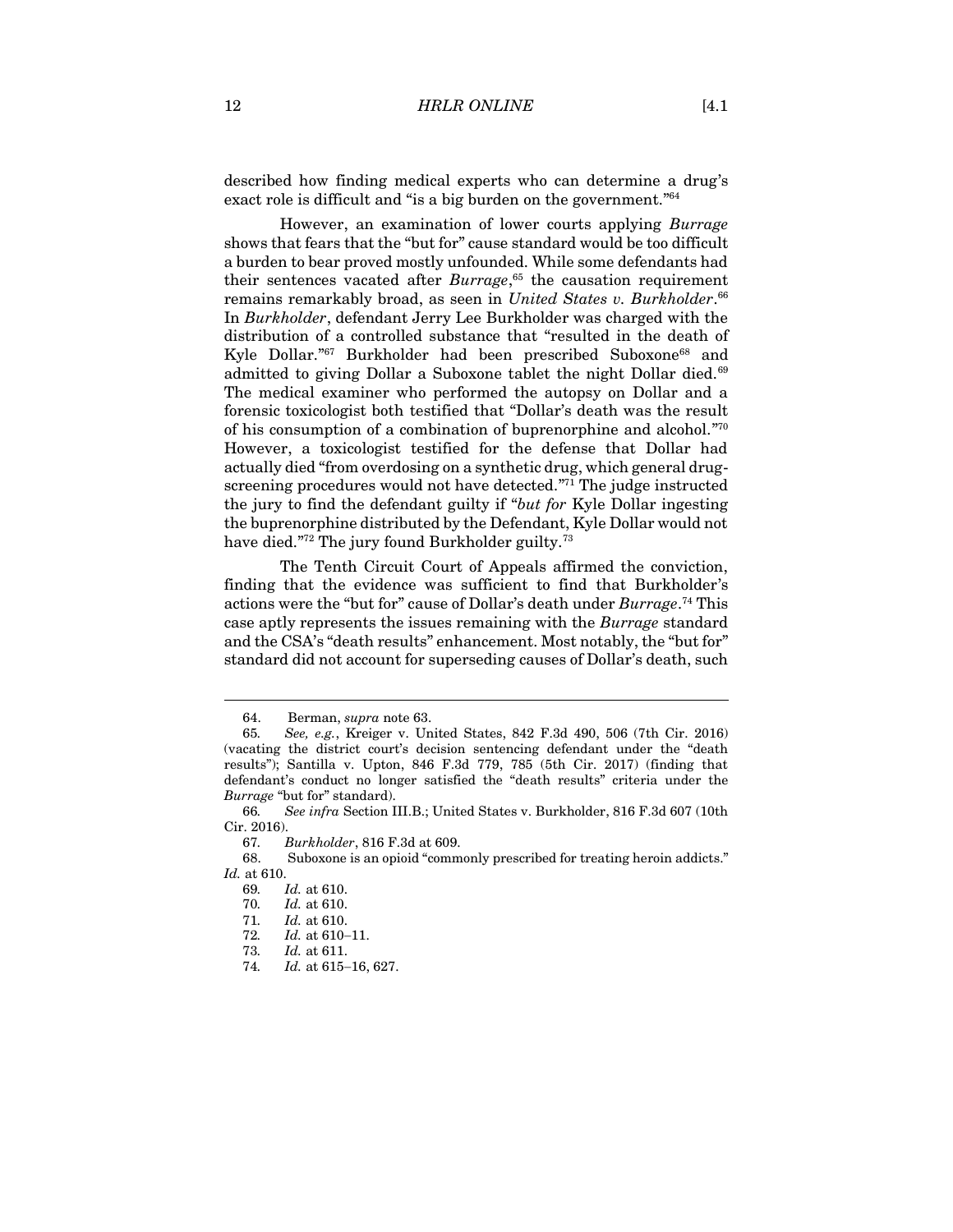as his decision to take the drug with alcohol, nor did it allow for consideration of Burkholder's intent, as would have been required under a state homicide statute.<sup>75</sup> Additionally, this case illustrates how the CSA's "death results" enhancement is not limited to just high- or mid-level drug distributors, unlike in some state statutes<sup>76</sup>—rather, individuals who distribute their own prescription medications can face a mandatory minimum sentence for distributing controlled substances.<sup>77</sup>

*United States v. Alvarado* further illustrates problems with *Burrage*. <sup>78</sup> In that case, defendant Alvarado was convicted by a jury of distributing heroin to Eric Thomas, resulting in Thomas's death.<sup>79</sup> Alvarado admitted to police that he had sold five bags of heroin to Thomas and at trial, Thomas's fiancée testified that Thomas would often use a bundle of five bags or more immediately after purchase.  $80$  A forensic toxicologist testified that a drug screen of Thomas's blood and urine revealed the presence of not just metabolized heroin, but also levels of Xanax and Benadryl, both of which could have aggravated the effects of heroin. $81$  The medical examiner who performed the autopsy, however, concluded that neither the Xanax nor Benadryl "contributed to" Thomas's death, explaining that "without the heroin, [Thomas] doesn't die." <sup>82</sup> The Fourth Circuit Court of Appeals affirmed Alvarado's conviction, noting that "the jury's verdict was necessarily consistent with the Supreme Court's requirement of "but for" causation" under *Burrage*. 83

This case, like *Burkholder*, shows how the *Burrage* standard has resulted in somewhat arbitrary line-drawing in holding drug

<sup>75.</sup> If Burkholder had been charged for Dollar's death under Wyoming state law, rather than federal law, the prosecution would have the burden of proving a *mens rea* element for murder or manslaughter charges. WY STAT ANN. § 6-2-101, 104, 105 (LexisNexis 2014).

<sup>76.</sup> The Vermont statute penalizing the distribution of a drug resulting in death explicitly states "[m]any people who become addicted to illegal drugs resort to small-scale sale of drugs to support their addiction. This act is not directed at those people, but rather at the entrepreneurial drug dealers who traffic in large amounts of illegal drugs for profit." 2003 H.B. 206 Vt. Acts & Resolves (LexisNexis). The New Jersey drug-induced homicide statute was similarly intended to target socalled drug "kingpins." N.J. Stat. Ann. § 2C:35-1.1 (West 1987).

<sup>77</sup>*. Burkholder*, 816 F.3d at 610.

<sup>78.</sup> United States v. Alvarado, 816 F.3d 242 (4th Cir. 2016).

<sup>79</sup>*. Id.* at 244.

<sup>80</sup>*. Id.* at 244−45.

<sup>81</sup>*. Id.* at 246.

<sup>82</sup>*. Id.* at 246.

<sup>83</sup>*. Id.* at 244.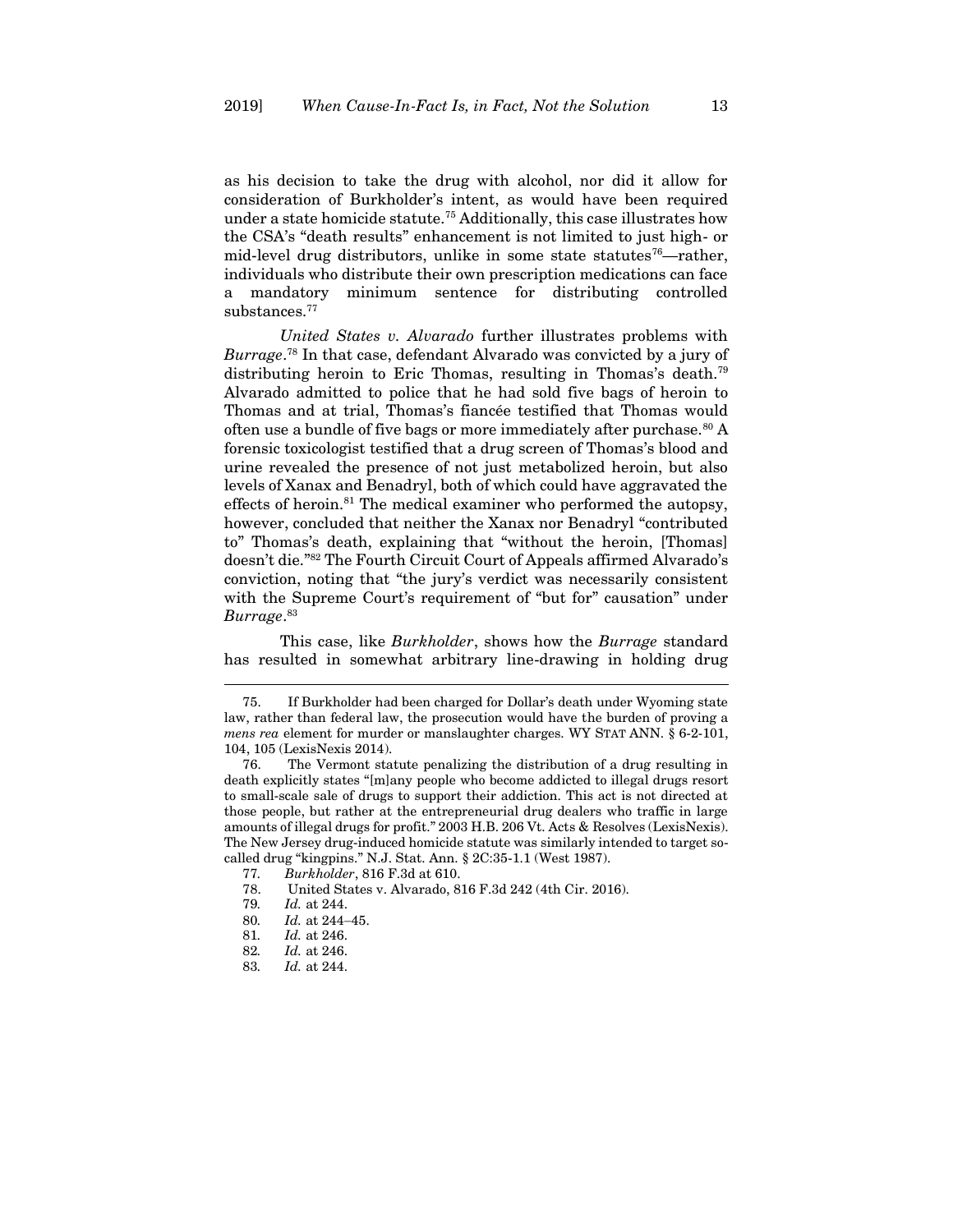distributors responsible for the deaths of their drug recipients based on the recipients' subsequent actions. The standard in *Alvarado* does not account for the role played by the Xanax or Benadryl in interacting with the heroin.<sup>84</sup> In *Kreiger v. United States*, by contrast, a medical examiner concluded that a victim had died from fentanyl toxicity, but because the victim had taken the fentanyl with several other drugs, there was insufficient evidence to conclude that the defendant's fentanyl was the "but for" cause of the victim's death under *Burrage*. 85 As a result, the defendant in that case had her sentence vacated and remanded for resentencing.<sup>86</sup>

If the policy goal of the CSA's "death results" sentencing enhancement is to deter drug dealing, target particularly large-scale dealers, or to gain leverage against dealers to cooperate against distributors up the chain, drawing a line based on the conduct of the drug recipient, rather than on the conduct of the drug distributor, is counter-intuitive to those goals. Finally, both *Burkholder* and *Alvarado* serve to illustrate problems that will be discussed in greater detail in Parts II.B and II.C, including the assumption that jurors are able to adequately apply the *Burrage* causation standard and toxicological difficulties of determining a "but for" cause of a person's death.

#### <span id="page-13-0"></span>B. The Role of Causation in Jury Instructions

From a criminal procedure standpoint, what was at issue in *Burrage* was really the language in the jury instructions.<sup>87</sup> By debating the precise language to be used in jury instructions, the courts presume that jurors are able to adequately understand the different types of causation and apply them to a present case. However, considering the complexity of different types of causation, confusion about the "but for" cause standard could be one reason as to why *Burrage* failed to sufficiently narrow the scope of the CSA.

Legal scholarship from the past several decades provides empirical evidence to support the contention that jurors are often

<sup>84</sup>*. Id.* at 246.

<sup>85.</sup> Kreiger v. United States, 842 F.3d 490, 493, 505 (7th Cir. 2016).

<sup>86</sup>*. Id.* at 505.

<sup>87.</sup> Burrage v. United States, 134 S. Ct. 881, 886 (2014) ("The court also declined to give Burrage's proposed jury instructions regarding causation. One of those instructions would have required the Government to prove that heroin use was the proximate cause of Banka's death.") (internal quotation marks omitted).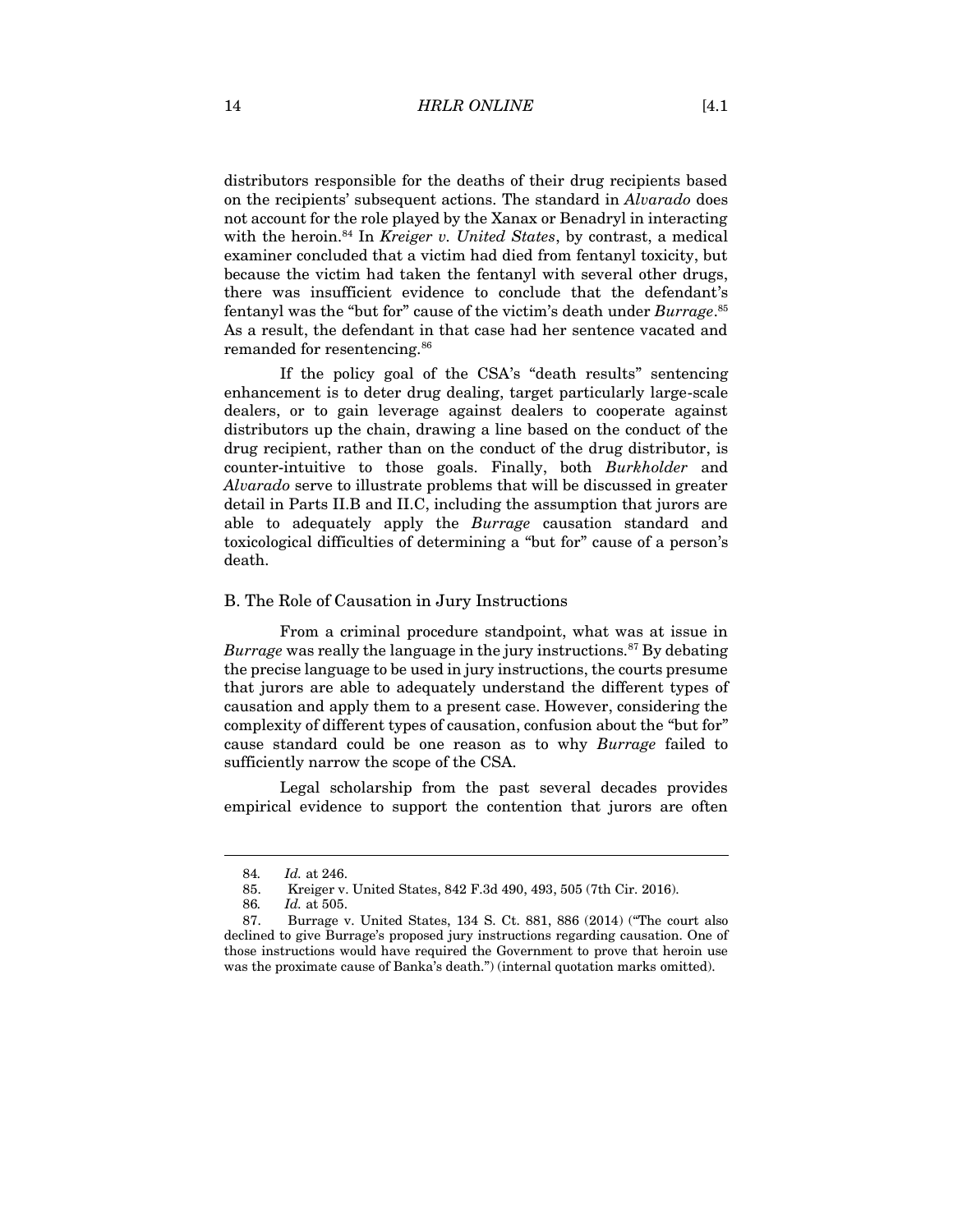unable to comprehend standard jury instructions.<sup>88</sup> In cases involving the *Burrage* "but for" cause standard, judges often instruct juries using counterfactual reasoning, asking them to consider whether the person would have died *but for* the defendant's distribution of drugs.<sup>89</sup> In giving such an instruction, the judge, and by extension, the legal system, presumes that jurors understand and can accurately make such a counterfactual inquiry. However, psychological research indicates that the assumed relationship between counterfactual and causal judgments does not always hold true.<sup>90</sup> Researchers Ahogni N'gbala and Nyla R. Branscombe asked subjects in one study to read a story in which a boy was injured in an automobile accident after the following sequence of events: (1) his father failed to pick him up from school; (2) a neighbor gave him a ride; and (3) a drunk driver crashed into the neighbor's car.<sup>91</sup> Subjects then rated each story character by how much they thought the character had caused the outcome.<sup>92</sup> Although most subjects recognized that the father's actions played a role, more causality was assigned to the drunk driver's actions.<sup>93</sup> After changing aspects of the story, researchers demonstrated that when a

<span id="page-14-0"></span><sup>88</sup>*. See, e.g.*, Geoffrey P. Kramer & Dorean M. Koenig, *Do Jurors Understand Criminal Jury Instructions? Analyzing the Results of the Michigan Juror Comprehension Project*, 23 U. MICH. J.L. REFORM 401, 429 (1990) ("This research supports a growing body of literature suggesting that jury instructions are often lost on jurors, and can sometimes even backfire."); Edith Greene & Michal Johns, *Jurors' Use of Instructions on Negligence*, 31 J. APPLIED SOC. PSYCHOL. 840, 852 (finding that only about sixty percent of studied jurors were able to comprehend standard jury instructions on negligence); Robert P. Charrow & Veda R. Charrow, *Making Legal Language Understandable: A Psycholinguistic Study of Jury Instructions*, 79 COLUM. L. REV. 1306, 1358−59 (1976) (finding that standard jury instructions are not well understood by jurors as a result of particular linguistic and grammatical constructions).

<sup>89</sup>*. See, e.g.*, United States v. Snider, 180 F. Supp. 3d 780, 786−87 (D. Or. 2016) ("According to the Supreme Court, 21 U.S.C. § 841(b)(1)(C) imposes ... a requirement of actual causality that requires proof that the harm would not have occurred in the absence of—that is, but for—the defendant's conduct.") (internal quotations omitted).

<sup>90.</sup> Barbara Spellman & Alexandra Kincannon, *The Relation Between Counterfactual ('But for') and Causal Reasoning: Experimental Findings and Implications for Juror's Decisions*, 64 L. & CONTEMP. PROBS. 241, 250 (2001).

<sup>91.</sup> Ahogni N'gbala & Nyla R. Branscombe, *Mental Simulation and Causal Attribution: When Simulating an Event Does Not Affect Fault Assignment*, 31 J. EXPERIMENTAL SOC. PSYCHOL. 139, 147−48 (1995).

<sup>92</sup>*. Id.* at 148−49.

<sup>93</sup>*. Id.* at 149−50.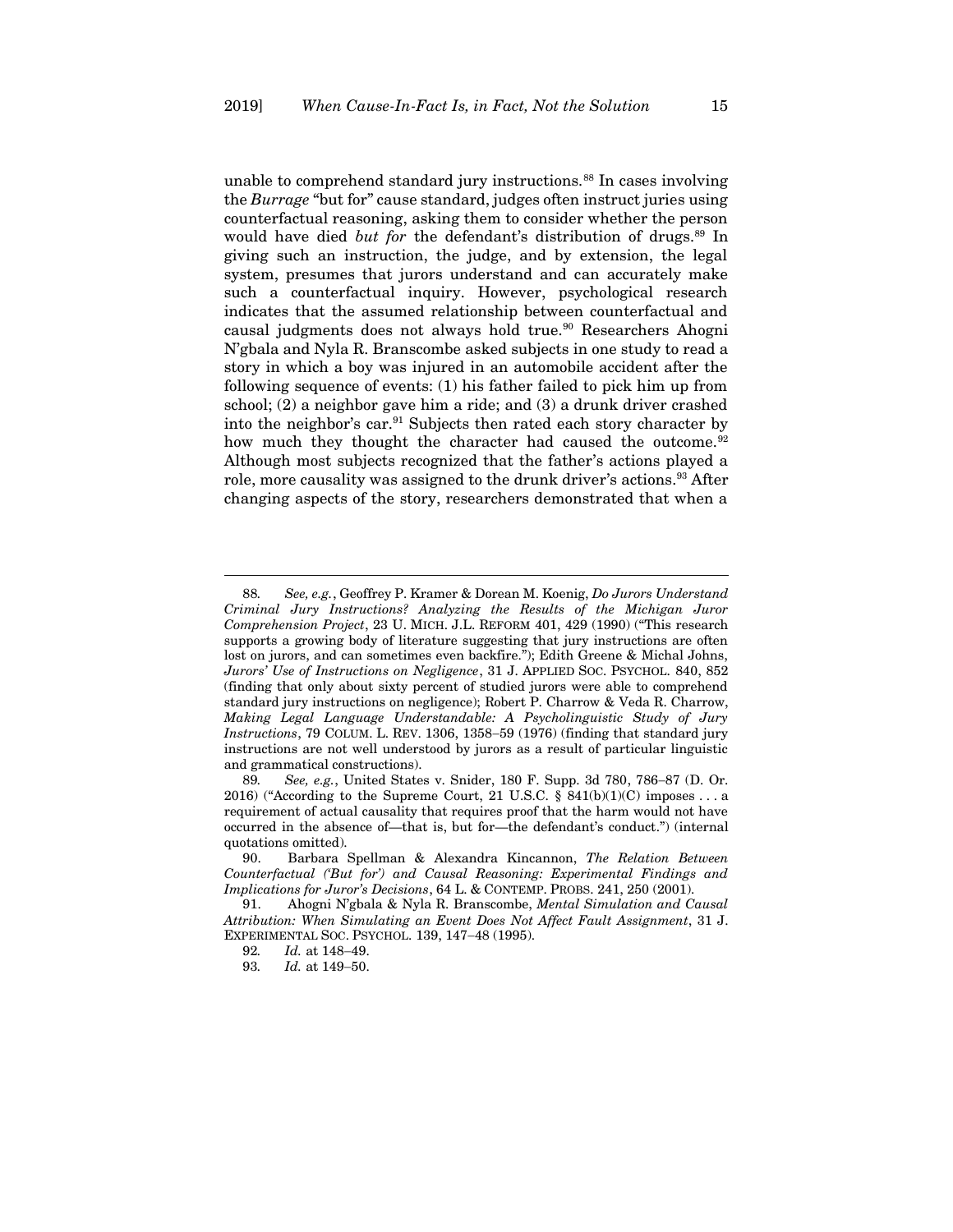character's actions were perceived as more immoral, subjects were more likely to attribute to them the cause of harm.<sup>94</sup>

Applying these findings to the CSA "death results" cases, it is possible that jurors are attributing drug-induced deaths to the dealers out of a sense of moral judgment about their unlawful drug dealing. Since the question of whether a defendant caused a person's death is only relevant after the jury has determined the defendant's guilt of knowingly and intentionally distributing drugs,<sup>95</sup> jurors could be assigning greater responsibility for a person's drug-induced death to a guilty defendant. As a result, jury decisions about the "but for" cause of a person's death may be more steeped in moral judgments than in fact.

<span id="page-15-0"></span>Bias and moral judgments aside, the question still remains as to whether jurors are able to understand and apply the complex concepts of causation in these cases. Legal and psychological literature indicate a significant lack of comprehension amongst jurors regarding causation, particularly in the case of "but for" causation.<sup>96</sup> A recent study surveyed a nationally representative group of nearly 1500 juryeligible laypeople to test their understanding about the ordinary meaning of causal language in several statutes, including the CSA.<sup>97</sup> Some participants were randomly assigned to read a short vignette modeled on the facts of *Burrage* and asked whether death "resulted from" the drug sold by the protagonist.<sup>98</sup> The participants then answered a series of questions about different causes of death, including whether the use of the drug supplied by the protagonist was the "but for" cause of the person's death.<sup>99</sup>

Most notably, in the version of the story where "but for" causation was absent, a substantial majority (74 percent) of study

<sup>94</sup>*. Id.*

<sup>95</sup>*. See* United States v. Walker, 721 F.3d 828, 842 (7th Cir. 2013) (reversing defendant's conviction and vacating his twenty-year sentence due to insufficient evidence to demonstrate the defendant's involvement with a drug conspiracy).

<sup>96.</sup> James A. Macleod, *Ordinary Causation: A Study in Experimental Statutory Interpretation*, 94 IND. L.J. 957, 1004–05 (2019) (finding that surveyed potential jurors evinced a lack of understanding of "but for" causation); N.J. Schweitzer & Michael J. Saks, *Jurors and Scientific Causation: What Don't They Know and What Can Be Done About It?*, 52 JURIMETRICS J. 433, 450 (2012) (finding that flawed scientific evidence related to causation did not affect mock jurors' trial decisions relative to scientifically valid evidence).

<sup>97.</sup> Macleod, *supra* not[e 96,](#page-15-0) at 962.

<sup>98</sup>*. Id.* at 955.

<sup>99</sup>*. Id.* This is the same standard that the Supreme Court applied in *Burrage*. *Burrage*, 134 S. Ct. at 892.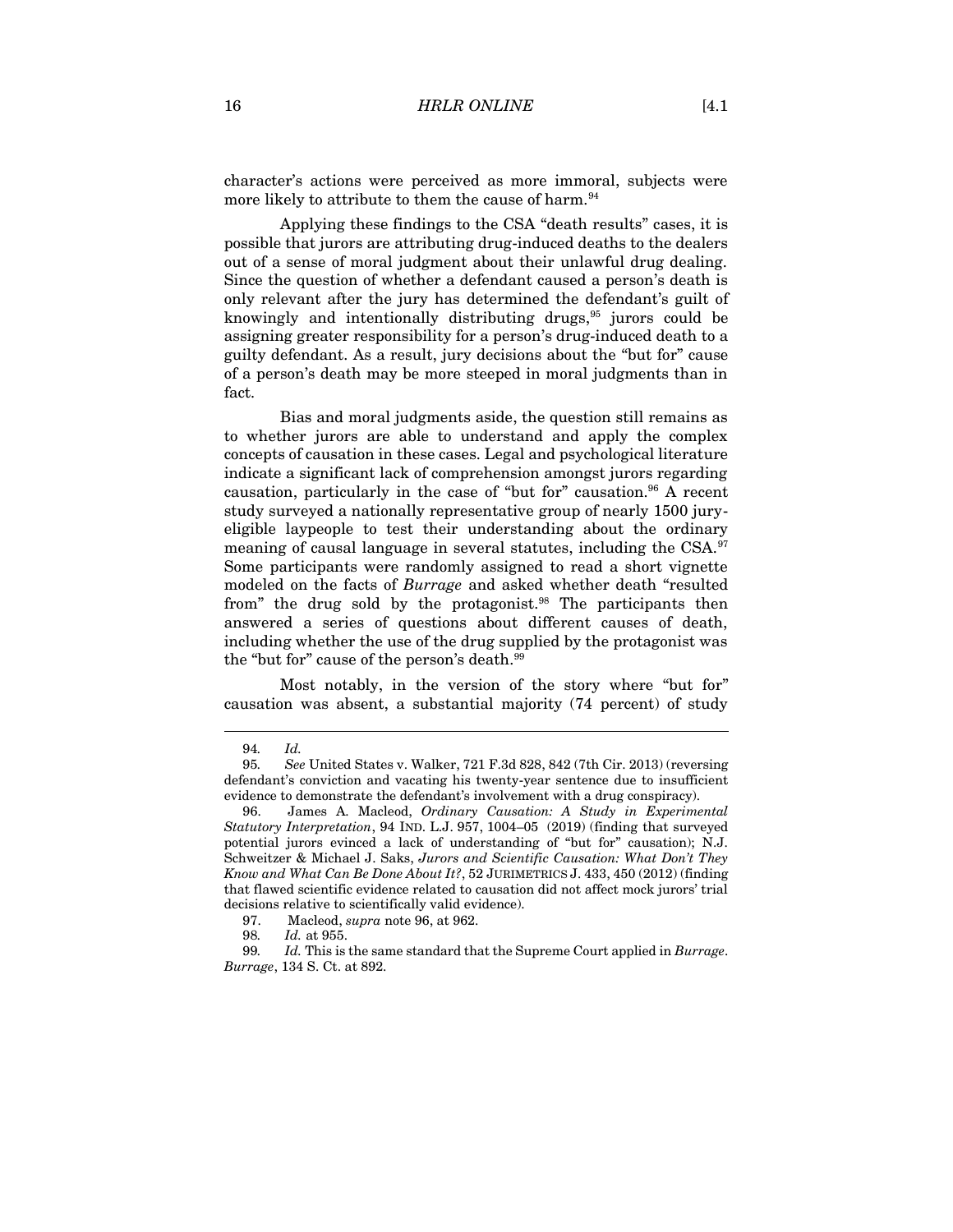participants nonetheless found that the "death results" element of the statute was satisfied.<sup>100</sup> Even in the versions of the story where the drug supplied by the protagonist was neither necessary nor sufficient to the person's death, a clear majority of study participants found that the causation element of the statute was satisfied.<sup>101</sup>

The study also asked participants to score each story character's actions for their moral blameworthiness.<sup>102</sup> Interestingly, and in further support of the N'gbala and Branscombe study findings,<sup>103</sup> the results indicated that participants' moral blame judgments more closely tracked with statutory causation ascription than did "but for" causation.<sup>104</sup> Still, 59 percent of the group of participants given the version with low moral blameworthiness continued to incorrectly ascribe statutory causation where "but for" causation was absent.<sup>105</sup> Regardless of whether the source of inaccuracy comes from moral outrage or not, this study strongly indicates that jurors are unable to properly apply the *Burrage* "but for" cause standard, meaning that defendants are at risk of being improperly burdened with a twenty-year mandatory minimum sentence. These findings suggest that one possible reason for why *Burrage* failed to adequately narrow the scope of the "death results" sentencing enhancement is simply that jurors are unable to apply the *Burrage* "but for" test.

# <span id="page-16-0"></span>C. Toxicological Issues in Determining "But For" Cause

Even if jurors are able to adequately apply the "but for" cause standard in these cases, the standard remains problematic because it is difficult for medical examiners to determine and testify to the "but for" cause of a person's death. This issue is particularly pronounced in the context of the opioid crisis, as drug-induced deaths are increasingly

<sup>100.</sup> Macleod, *supra* not[e 96,](#page-15-0) at 999.

<sup>101</sup>*. Id.* (finding that sixty percent of participants found statutory causation satisfied when it was absent). For the drugs supplied by the protagonist to be the "but for" cause of the person's death, the drugs would have needed to be necessary to the person's death. Tony Honoré, *Necessary and Sufficient Conditions in Tort Law*, THE PHILOSOPHICAL FOUNDATIONS OF TORT LAW 363, 363 (David G. Owen ed., 1997) (describing the "but for" causation test as the "test of strong necessity").

<sup>102.</sup> Macleod, *supra* not[e 96,](#page-15-0) at 997.

<sup>103</sup>*. See* N'gbala & Branscombe, *supra* not[e 91,](#page-14-0) at 1007.

<sup>104.</sup> Macleod, *supra* not[e 96,](#page-15-0) at 1004–05 (finding that scores for how morally blameworthy the drug dealer was correlated more strongly with a determination of "but for" cause than use of a "but for" test for cause-in-fact).

<sup>105</sup>*. Id.*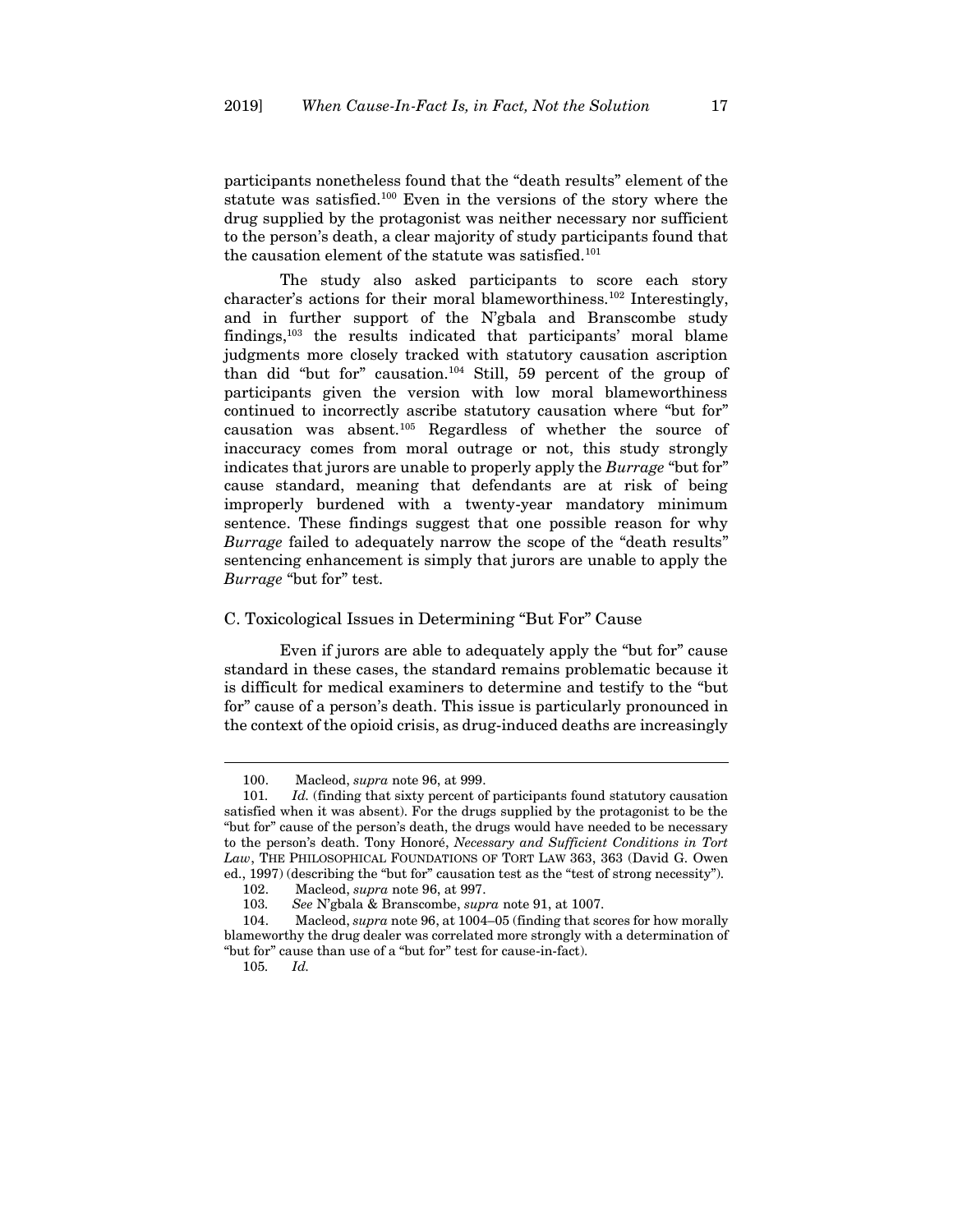<span id="page-17-0"></span>caused by multiple types of drugs.<sup>106</sup> Determining the cause of death when multiple drugs are involved is even more difficult.<sup>107</sup> This problem is exacerbated by the increasing role of fentanyl in overdoses.<sup>108</sup> Fentanyl, a dangerously potent synthetic opioid, is commonly mixed with other drugs, particularly heroin, but drug users are often unaware that fentanyl is added.<sup>109</sup>

When an overdose death occurs, a coroner "or medical examiner will determine the cause of death and complete a death certificate." <sup>110</sup> Determining a person's cause of death in cases of drug overdose is already a complicated task.<sup>111</sup> One major obstacle is the fact that there is no standardized "lethal dose" to measure in a person's body, meaning that individual tolerance to drugs impacts what a lethal dose of heroin would be for different people.<sup>112</sup>

Determining the cause of death is further complicated when there are multiple drugs in a person's body, $113$  as exemplified in the case of *United States v. Ford*. <sup>114</sup> In *Ford*, defendant Samuel Ford was

107. Lynn R. Webster & Nabarun Dasgupta, *Obtaining Adequate Data to Determine Causes of Opioid-Related Overdose Deaths*, 12 PAIN MED. 86, 87 (2011).

108. Fentanyl is a synthetic opioid that resembles morphine, but is about 50 times more potent than heroin and 100 times more potent than morphine. Rachel L. Rothberg & Kate Stith, *Law and the Opioid Crisis: Fentanyl: A Whole New World?*, 46 J.L. MED. & ETHICS 314, 314 (2018).

109. Matthew K. Griswold et al., *Self-Identification of Nonpharmaceutical Fentanyl Exposure Following Heroin Overdose*, 56 J. CLINICAL TOXICOLOGY 37, 37– 38 (2018) (finding that nearly half of studied drug users were unable to identify fentanyl in their heroin, thereby increasing their risk of overdose).

110. Svetla Slavova et al., *Drug Overdose Deaths: Let's Get Specific*, 130 PUB. HEALTH REP. 339, 340 (2015).

111. Shepard Siegel et al., *Heroin "Overdose" Death: Contribution of Drug Associated-Environmental Cues*, 216 SCI. 436, 436 (1982). Other complications also include postmortem redistribution, or the or the changes that occur in drug concentrations after death. Derrick J. Pounder & Graham R. Jones, *Post-Mortem Drug Redistribution—A Toxicological Nightmare*, 45 FORENSIC SCI. INT'L 253, 260– 61 (1990).

112*. Id.*

113. Shane Darke & Deborah Zador, *Fatal Heroin "Overdose": A Review*, 91 ADDICTION 1765, 1768 (1996) (describing how co-administration of different types of drugs leads different, less well understood mechanism of death in autopsies).

114. United States v. Ford, 750 F.3d 952 (8th Cir. 2014).

<sup>106.</sup> Ahmad FB et al., *Morality Data from the National Vital Statistics System*, NAT'L CENTER FOR HEALTH STATISTICS, https://www.cdc.gov/nchs/nvss/ vsrr/drug-overdose-data.htm (last updated Dec. 12, 2018) [https://perma.cc/P2XS-2PFL]. In nearly 80 percent of cases involving an overdose death from synthetic opioids, the overdose involved two or more drugs or alcohol. Christopher M. Jones et al., *Changes in Synthetic Opioid Involvement in Drug Overdose Deaths in the United States, 2010–2016*, 319 J. AM. MED. ASS'N. 1819, 1819 (2018).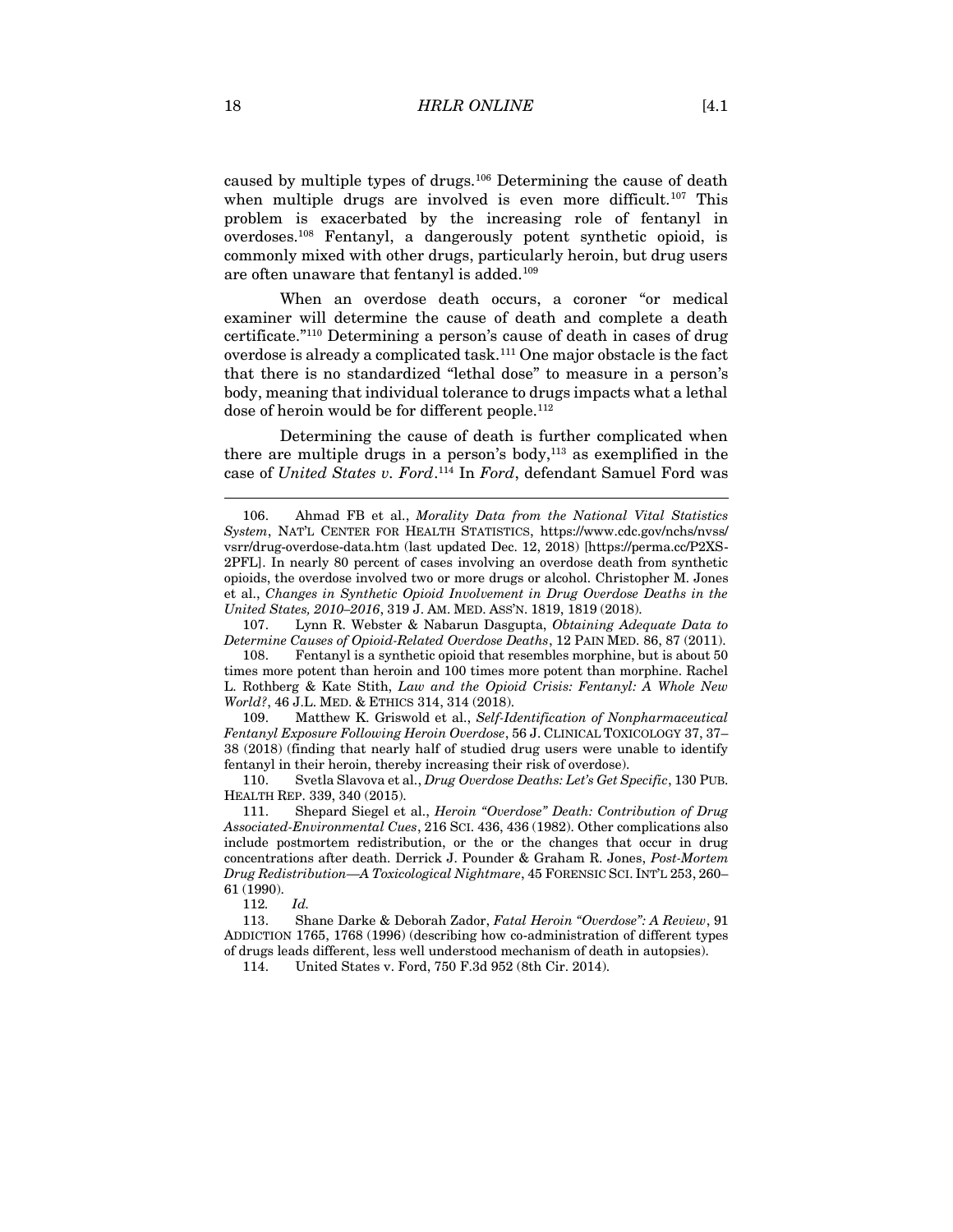convicted of "distributing a mixture of heroin to Joseph Scolaro, resulting in Scolaro's death," but his sentence was vacated and remanded in light of *Burrage*. <sup>115</sup> The medical examiner at trial testified that the cause of Scolaro's death was "polydrug toxicity," qualifying that methamphetamine was the major contributing drug in the cause of death.<sup>116</sup> While she was confident that the cause of death was the combination of multiple drugs, she explained "I don't think I took into account the fact that morphine . . . and alcohol combined are a very lethal combination." <sup>117</sup> However, she acknowledged that she could not say whether Scolaro would have died without the morphine.<sup>118</sup> The court reversed the conviction on the sentencing enhancement, finding that the Government "proved only that the heroin was a contributing factor to Scolaro's death, not that heroin was a but-for cause of Scolaro's death." 119

This case demonstrates the prominence of the medical examiner's role in cases after *Burrage*. Although there were many types of drugs in Scolaro's body, as is common in overdose cases,<sup>120</sup> the medical examiner and other toxicological experts are required to determine whether "but for" a single type of drug the victim would not have died.<sup>121</sup> In *Ford*, neither government expert could testify that absent morphine, Scolaro would have lived, despite the presence of the other drugs.<sup>122</sup> In order to know the answer to this question, the medical experts would have needed to know Scolaro's levels of drug tolerance, the precise ways in which the drugs in his body would have interacted together, and how those interactions would have changed due to the presence of one or more other drugs.<sup>123</sup> This presents a

<sup>115</sup>*. Id.* at 953.

<sup>116</sup>*. Id.* at 955.

<sup>117</sup>*. Id.*

<sup>118</sup>*. Id.* When heroin is metabolized in the body, it turns into morphine. *See*  Howard S. Smith, *Opioid Metabolism*, 84 MAYO CLINIC PROC. 613–15 (2009).

<sup>119</sup>*. Ford*, 750 F.3d at 955.

<sup>120.</sup> Jones et al., *supra* note [106,](#page-17-0) at 1819 (describing rates of death from synthetic opioids involving multiple drugs).

<sup>121</sup>*. See, e.g.*, United States v. Ewing, No. 17-5496, 2018 U.S. App. LEXIS, at \*24–26 (6th Cir. Aug. 31, 2018) (describing how expert medical witnesses testified that the dose of fentanyl in decedent's body was "an independent, sufficient cause of [the decedent's] death.").

<sup>122</sup>*. Ford*, 750 F.3d at 955.

<sup>123.</sup> Joakim Strandberg, *Toxicological Studies of Opiate-Related Death*, KAROLINSKA INSTITUTET 1, 7–8 (2007).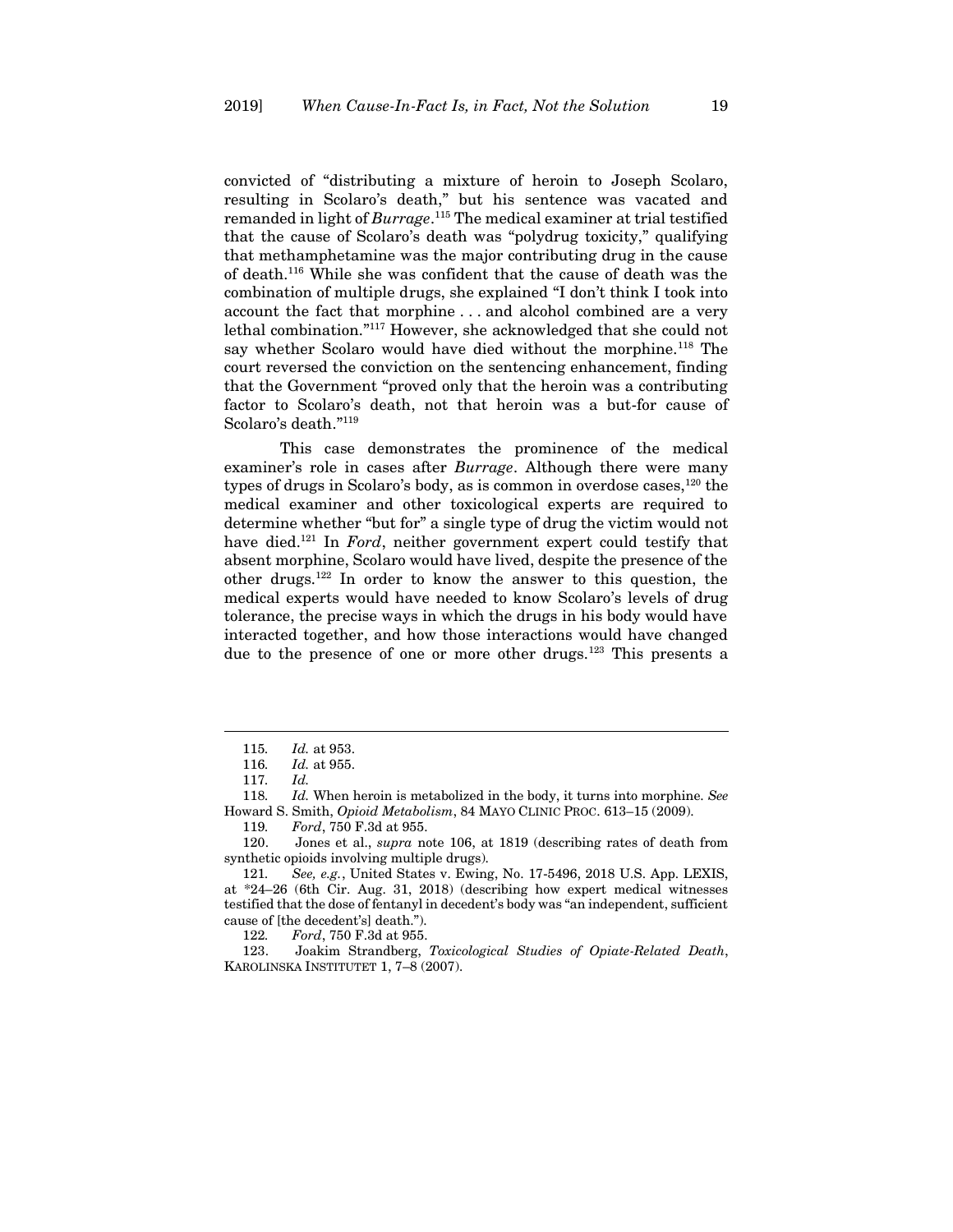complicated question for experts to determine, and requires a jury to make judgements based on this complex testimony.<sup>124</sup>

Notably, it is rare for a medical examiner to include a "but for" causation opinion in an autopsy report, $125$  because to prove with precision that a person could have died without a particular drug would require a retroactive experiment under controlled conditions. By requiring this "but for" standard in cases of multiple drug intoxication, courts are asking medical experts and jurors to do something that appears to be medically impossible. While there is other evidence aside from the medical examiner's testimony, in cases like *Ford*, the lack of testimony that any one substance represents a "but for" cause of death will be sufficient to reverse a conviction under the "death results" sentencing enhancement.<sup>126</sup>

<span id="page-19-0"></span>While the battles between toxicologists may be a more common  $occurrence in civil litigation, <sup>127</sup> the presence of conflicting toxicological$ testimony in criminal cases such as these is troubling and dangerous where a twenty-year mandatory minimum prison sentence is at stake.<sup>128</sup> Further, studies have indicated that jurors have a particularly difficult time understanding evidence provided by expert testimony.<sup>129</sup> Researchers noted how in one case, one expert impressed jurors because of his credentials and prominent position in the field, observing how jurors "often make these kinds of judgments—personal judgments about the experts and *not* about the information relayed." 130

128. 21 U.S.C.S. § 841(b) (LexisNexis 2010).

130. Ivkovic & Hans, *supra* not[e 127,](#page-19-0) at 444.

<sup>124</sup>*. Id.*

<sup>125.</sup> William J. Ihlenfeld II, *"Death Results" Prosecutions Remain Effective Tool Post-*Burrage, 64 U.S. ATT'YS BULL. 45, 51 (2016).

<sup>126.</sup> Other possible evidence for consideration could include the terminal collapse circumstance information, the presence of only inactive metabolites of one of the substances, or whether certain drugs are "likely to produce death in and of themselves." Thomas P. Gilson et al., *Rules for Establishing Causation in Opiate/Opioid Overdose Prosecutions—The Burrage Decision*, 7 ACAD. FORENSIC PATHOL. 87, 89 (2017).

<sup>127.</sup> Sanja Kutnjak Ivkovic & Valerie P. Hans, *Jurors' Evaluations of Expert Testimony: Judging the Messenger and the Message*, 28 L & SOC. INQUIRY 441, 443 (2003) ("In contemporary criminal cases, experts testify in a sizeable minority of felony trials. Civil cases, on the other hand, appear to include a greater number of experts.") (internal citations omitted).

<sup>129.</sup> Ivkovic & Hans, *supra* note [127,](#page-19-0) at 444; *see also* Joseph Sanders, *Scientifically Complex Cases, Trial by Jury, and the Erosion of Adversarial Processes*, 48 DEPAUL L. REV. 355, 365 (1998) ("In sum, the interview and experimental data tend to indicate that jurors do have trouble with complex scientific expert testimony.").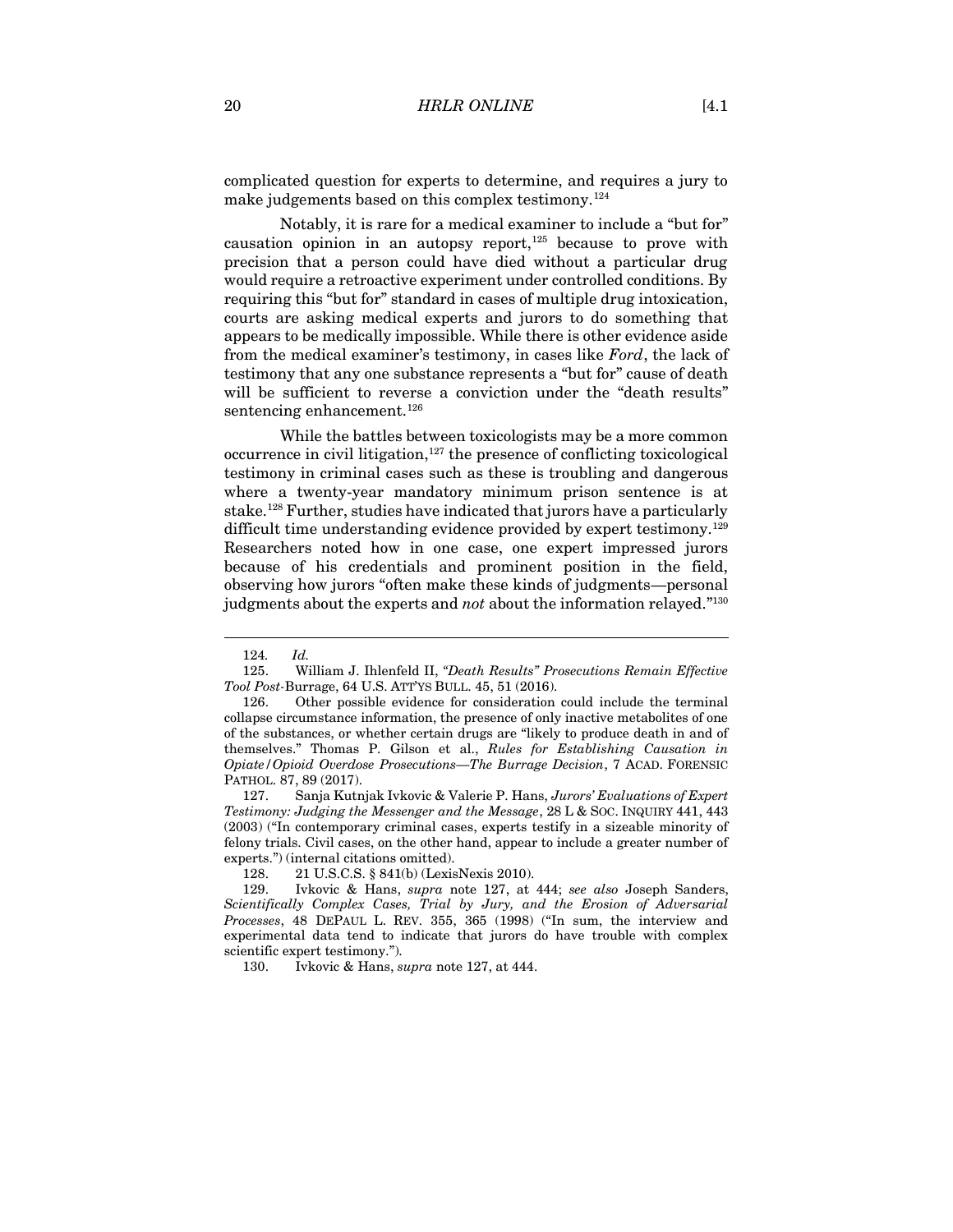Since the "but for" cause standard puts significant emphasis on complex toxicological testimony, the risk of jury error is amplified.

The increasingly prominent role of medical experts in determining the "but for" cause of a person's death is also problematic because requirements for medical experts vary by jurisdiction. A medical examiner is a physician who is appointed to determine the cause and manner of death and is often a trained forensic pathologist.<sup>131</sup> By contrast, a coroner is a county-elected official, although similarly tasked with investigating deaths and determining the manner cause of death." <sup>132</sup> Most importantly, coroners are not required to have any medical background and need only meet minimum statutory requirements such as residency and minimum age.<sup>133</sup> While the coroner system remains in only eleven states<sup>134</sup> and the qualifications of the medical examiner can certainly be challenged at trial and considered by a jury, cases like *Ford* turned on the conclusions by the medical experts, not their relevant expertise. Under *Burrage*, courts are increasing the weight of importance of medical expert testimony, placing responsibility in the hands of those who may not be qualified.

#### III: CALLING FOR A PROXIMATE CAUSE STANDARD

<span id="page-20-0"></span>Amending the CSA's "death results" sentencing enhancement to require that a defendant proximately caused the victim's death would address many of the concerns addressed in Part II. For the "death results" sentencing enhancement to apply under a proximate cause standard, the person's death must have been a reasonably foreseeable consequence of the defendant's actions.<sup>135</sup>

<sup>131.</sup> Beety, *supra* note [9,](#page-2-3) at 23.

<sup>132</sup>*. Id.*

<sup>133</sup>*. Id.* (citing Committee on Identifying the Needs of the Forensic Sciences Community, *Strengthening Forensic Science: A Path Forward,* NATIONAL RESEARCH COUNCIL, 247 (2009)). For example, in one Indiana county, two seventeen-year-old high school seniors were appointed as deputy coroners. *Id.*

<sup>134.</sup> There are an additional eighteen states with mixed coroner/medical examiner systems. INST. OF MED., MEDICOLEGAL DEATH INVESTIGATION SYSTEM: WORKSHOP SUMMARY 8 (2003).

<sup>135</sup>*. Black's Law Dictionary* defines proximate cause as "that which, in a natural and continuous sequence, unbroken by any efficient intervening cause, produces injury, and without which the result would not have occurred." BLACK'S LAW DICTIONARY (5th ed. 1979).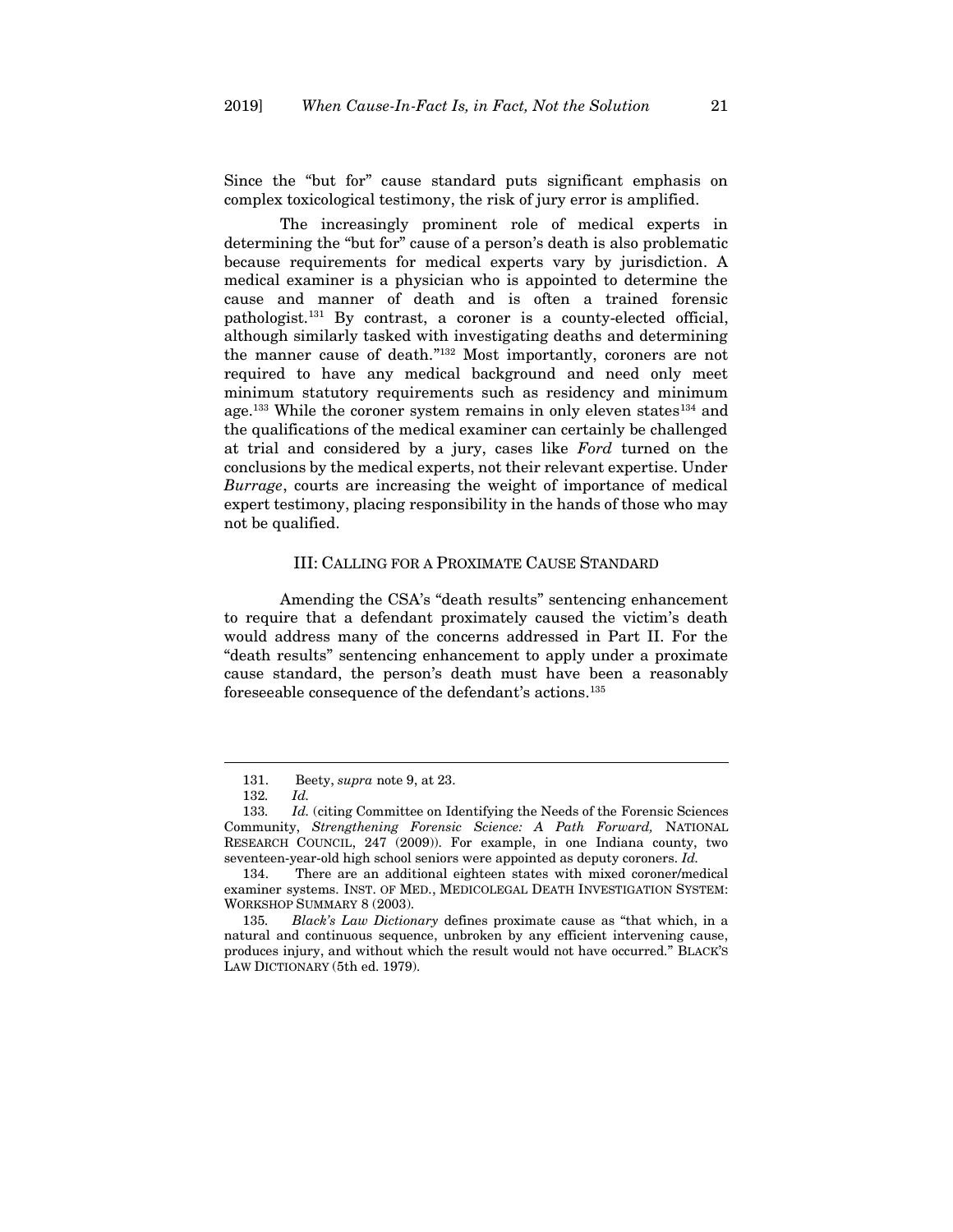#### <span id="page-21-0"></span>A. Defining Proximate Cause

Proximate cause is a cause that is legally sufficient to result in liability.<sup>136</sup> A standard jury instruction on proximate cause states: "[t]he proximate cause of an injury or damage is that cause which in a natural and continuous sequence, unbroken by any new or independent cause, produces the injury or damage, and without which it would not have occurred." <sup>137</sup> Criminal cases applying this standard use the "foreseeability test," asking whether death was a reasonably foreseeable consequence of the defendant's actions.<sup>138</sup> Foreseeability is generally defined as "whether any ordinary prudent man would have foreseen that damage would probably result from his act."<sup>139</sup>

#### <span id="page-21-1"></span>B. Applying the Proximate Cause Standard

A proximate cause standard would resolve the issue of superseding cause created by *Burrage*. A superseding cause is "[a]n intervening or force that the law considers sufficient to override the cause for which the original [actor] was responsible, thereby exonerating that [actor] from liability." 140

A proximate cause standard would properly account for a situation in which the decedent increased her own risk of death by combining drugs and alcohol.<sup>141</sup> In *Burkholder*, <sup>142</sup> as described earlier in this Note, the decedent died after mixing the drug he received from the defendant with alcohol at a club.<sup>143</sup> If a proximate cause standard

139. Consol. Aluminum Corp. v. C.F. Bean Corp., 833 F.2d 65, 67 (5th Cir. 1987) (describing the concept of foreseeability).

<sup>136</sup>*. Cause Definition*, BLACK'S LAW DICTIONARY (10th ed. 2014).

<sup>137.</sup> Randall C. Lester, *The "Substantial Factor Test" for Causation:*  Juedeman v. Montana Deaconess Medical Center, 48 MONT. L. REV. 391, 391–92 (1987).

<sup>138</sup>*. See, e.g.*, United States v. Gonzalez, 905 F.3d 165, 208 (3d Cir. 2018) ("[T]he District Court noted that [the defendant] played an instrumental role in the conspiracy against [the decedent], whose death was a reasonable foreseeable consequence of the conspiracy."); United States v. Martinez, 588 F.3d 301, 319 (6th Cir. 2009) ("The evidence presented is sufficient for a rational jury to conclude that [the decedent's] death was a reasonably foreseeable consequence of [the defendant's] fraudulent treatment."); United States v. Johnson, 151 F. Supp. 3d 1126, 1238 (D.N.M. 2015) ("[T]here was sufficient evidence from which the trier of fact could rationally have found . . . that such death was a reasonably foreseeable consequence of the robbery.").

<sup>140.</sup> Cause Definition, BLACK'S LAW DICTIONARY (10th ed. 2014).

<sup>141</sup>*. See* Burkholder, 816 F.3d at 607.

<sup>142</sup>*. See supra* Section II.A.

<sup>143</sup>*. See supra* note[s 66](#page-11-0)–[73.](#page-11-1)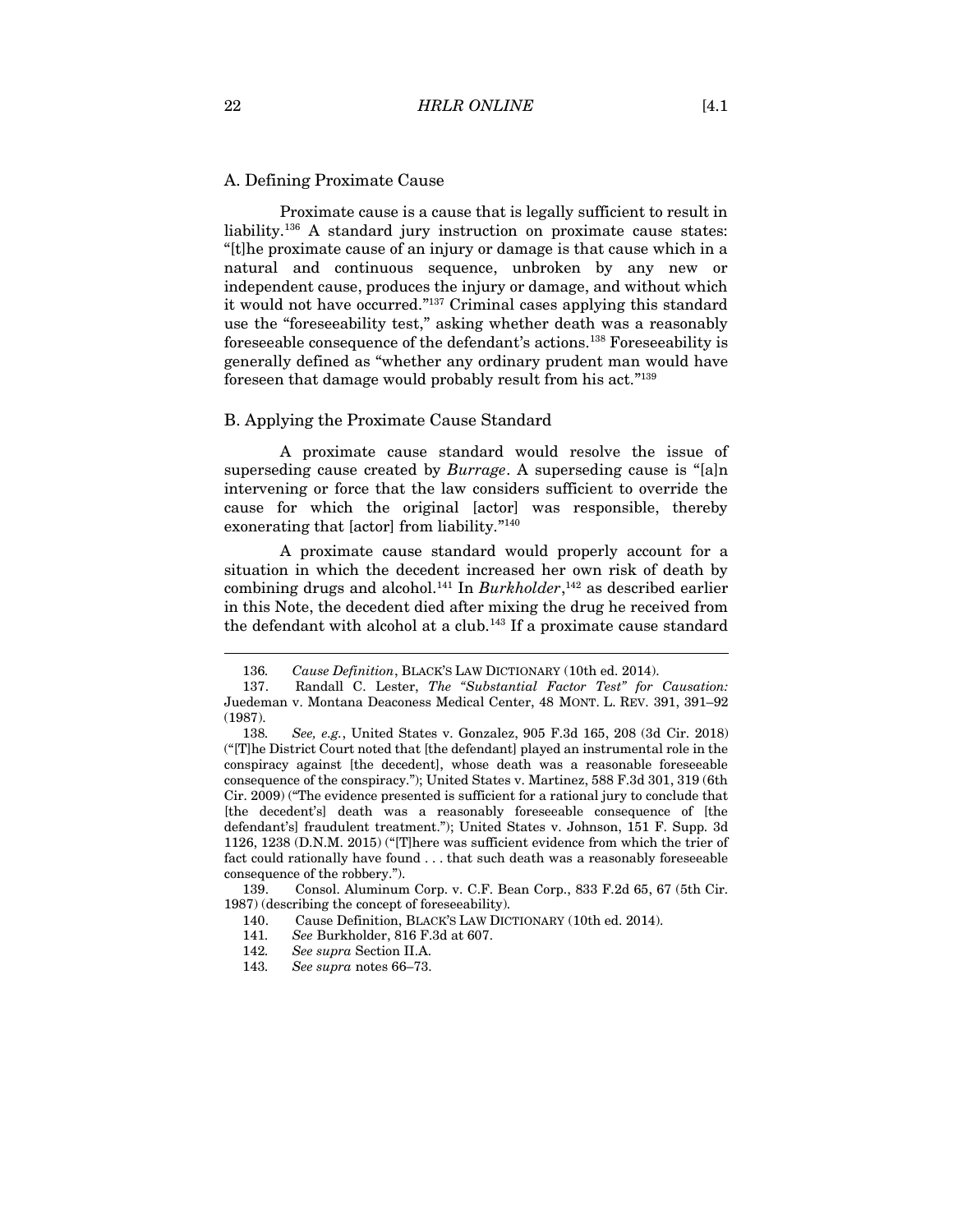had been required in *Burkholder*, the question of the defendant's culpability under the "death results" sentencing enhancement would have turned on whether Burkholder *should have reasonably known* that the drug he gave the decedent would have been taken with alcohol. In that case, there was evidence that Burkholder was aware of the dangerous risks of combining Suboxone with alcohol, and the context of distributing the drug in a nightclub would likely have indicated to him that it would be used with alcohol.<sup>144</sup> Although the proximate cause standard would likely have led to the same outcome in that case, its rationale is more consistent with trying to deter the behavior of drug distributors, since culpability would depend on the actions of the defendant, rather than the drug recipient.

Additionally, other issues of superseding cause, such as a decedent committing suicide with drugs received from a defendant, would be addressed through the proximate cause standard. In *Hatsfield*, the Seventh Circuit Court of Appeals warned against imposing strict liability for the "death results" sentencing enhancement because it could "lead to some strange results." <sup>145</sup> The court hypothesized that if a buyer decided to commit suicide by taking an overdose of drugs, unbeknownst to the dealer, that the dealer would still be culpable under a strict liability interpretation of the statute.<sup>146</sup> While the court states that "strict liability creates an incentive for a drug dealer to warn his customer about the strength of the particular batch of drugs being sold and to refuse to supply drugs to particularly vulnerable people," the court offers no evidence to show that the "death results" sentencing enhancement actually leads to any such results.<sup>147</sup>

Imposing a proximate cause standard could also aid in the prosecution of physicians for patient overdoses. In the wake of the *Burrage* decision, concerns emerged as to whether the heightened causation standard would make it increasingly difficult to prosecute physicians who over-prescribed drugs. <sup>148</sup> Critics of *Burrage* refer to

<sup>144</sup>*. Id.* at 610 ("Mr. Burkholder signed a treatment agreement with his doctor . . . [t]he agreement further evinced his understanding that 'mixing buprenorphine with other medications . . . and/or other drugs of abuse, including alcohol, can be dangerous.'") (internal citations omitted).

<sup>145.</sup> United States v. Hatsfield, 591 F.3d 945, 950 (7th Cir. 2010).

<sup>146</sup>*. Id.*

<sup>147</sup>*. Id.* at 951.

<sup>148.</sup> McClure, *supra* note [31,](#page-6-0) at 1760 ("The chief concern regarding *Burrage*'s role in the precedent governing criminal prosecution of physicians is that *Burrage* will reduce sentences of physician violators in a manner that detracts from the punishment that a factfinder has determined the physician deserves.").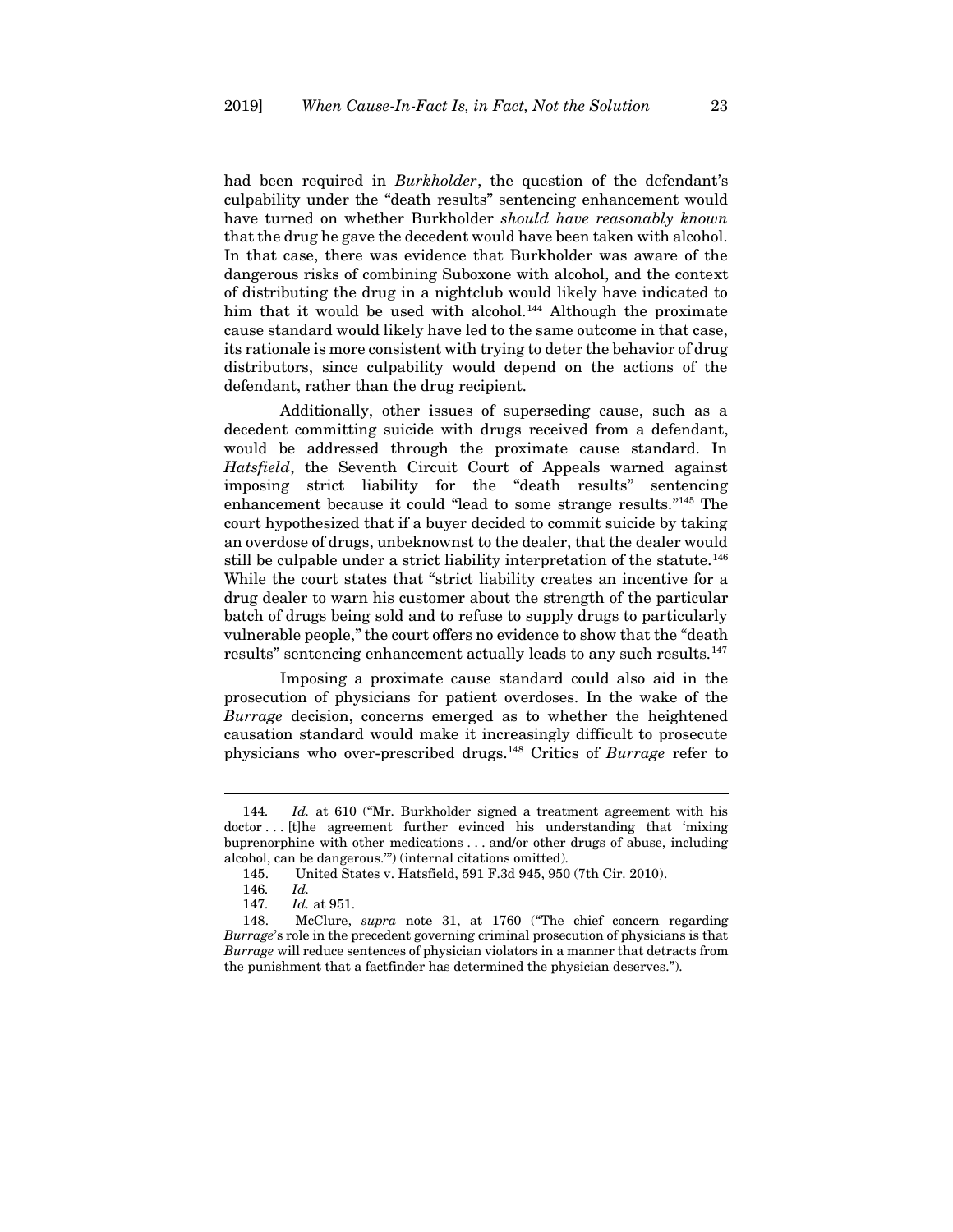*United States v. Schneider*, where the Kansas District Court reviewed the appeal of Dr. Stephen Schneider and his wife, Linda Schneider, post-*Burrage*. <sup>149</sup> The Schneiders were charged with distributing controlled substances resulting in death due to their over-prescription of dangerous and addictive drugs for pain management.<sup>150</sup> The court described their clinic as a "pill mill," of which sixty-eight of their patients died of overdose over the course of six years.<sup>151</sup> The government charged the Schneiders under the "death results" enhancement and a jury convicted them.<sup>152</sup> After *Burrage* was decided, however, the district court found that the "death results" enhancement no longer applied to the Schneiders, and their sentences were significantly reduced.<sup>153</sup>

If Congress were to adopt a proximate cause standard with both a subjective and objective component for the "death results" enhancement, the question of culpability would turn on whether a reasonable person in the defendant's position could have foreseen the victim's death. If this standard had been applied to the *Schneider* case, the jury would have focused on the Schneiders' medical knowledge and training, particularly in relation to the use of prescription drugs, and make a conviction more likely. Due to the advanced medical training of physicians, it is significantly more likely that a reasonable *physician* in a physician's position would be able to foresee that unrestrained prescriptions of addictive and dangerous medications would result in the death of their patients. As a result, this standard could reduce the burden of prosecution and account for the higher expectations of responsibility that society expects of medical professionals.

A proximate cause standard would also directly confront the complex toxicological issues with coroners and medical examiners determining the "but for" cause of a person's death, which were discussed in Part II.C. The jury's focus would be shifted to whether the person's death was reasonably foreseeable from the defendant's actions. Instead of a defendant's culpability depending on the actions of a decedent, which are outside of the control of a defendant and are likely undeterrable for the defendant, culpability would depend on what a reasonable person in the defendant's situation could have foreseen. In the case of *United States v. MacKay*, where the decedent

<sup>149</sup>*. Id.*; *United States v. Schneider*, 112 F. Supp. 3d 1197, 1202−03 (D. Kan. 2015).

<sup>150</sup>*. Schneider*, 112 F. Supp. 3d at 1202.

<sup>151</sup>*. Id.*

<sup>152</sup>*. Id.* at 1202−03.

<sup>153</sup>*. Id.* at 1203.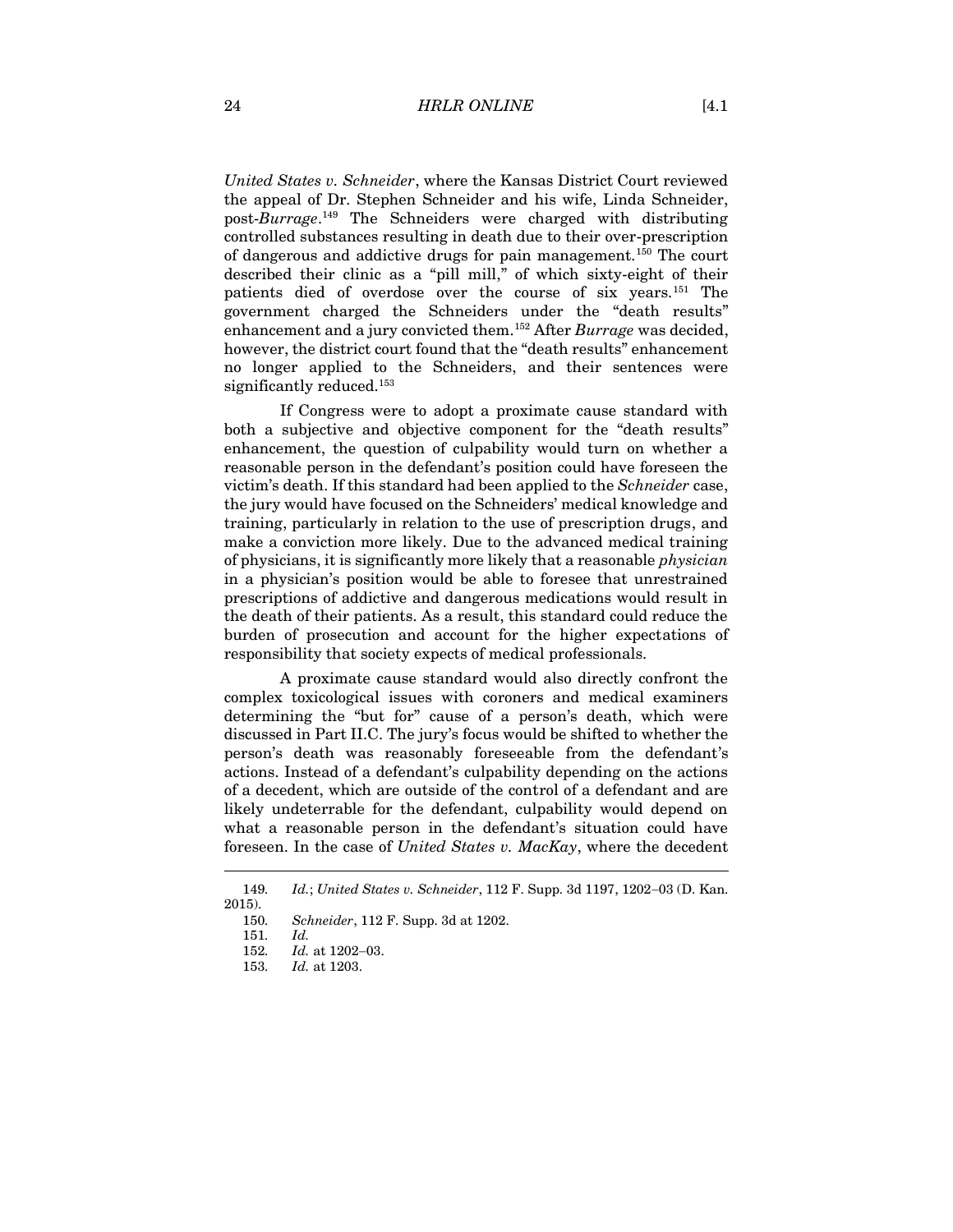died from a combination of pneumonia and drug use,<sup>154</sup> a jury could look to whether the defendant was aware of the decedent's condition before selling him the drugs, and thereby determine whether the defendant could have reasonably foreseen the decedent's death.

Although a proximate cause standard resolves many of the issues raised in Part II, it is still an imperfect solution. Critics of *Burrage* often argue that the statute is used too frequently against cousers of drugs, rather than against high-level drug distributors.<sup>155</sup> It could be argued that a proximate cause standard would make it even more difficult to prosecute those high-level distributors, since they may be able to claim that the dealers further down the chain of sale were a superseding cause of a person's death. However, even if this raises the burden of proof required to prosecute those higher-level dealers, it would likely not be a *per se* bar to those prosecutions. Rather, it would be worth the trade-off of convicting people who should not be convicted under a "but for" standard but are still being convicted under *Burrage*. Still, a proximate cause standard would likely not address the issue of prosecuting co-users.<sup>156</sup>

Although *Burrage*'s "but for" cause standard is narrower than the "contributing cause" and "substantial factor" standards used previously, the cases examined in this Note demonstrate that in practice, the standard has not narrowed the scope of the statute. The prevalence of convictions under this statute may be explained by juror moral judgment and general confusion about standards of causation. Further, *Burrage* creates extremely difficult toxicological problems in cases where the decedent has taken multiple drugs. Although not a

<sup>154.</sup> United States v. MacKay, 20 F. Supp. 3d, 1287, 1289−91 (D. Utah 2014). 155. Beety, *supra* note [9,](#page-2-3) at 32 ("Research shows that a majority of [drug induced homicide] cases prosecute mere users, not members of the drug trade. Our analysis of prosecutions reported in the media indicates that prosecutors usually charge friends and romantic partners of the overdose victim.").

<sup>156.</sup> A proximate cause standard may also not solve the issue of juror confusion surrounding the different standards of causation and the possibility of bias from moral judgment. However, scholarship seems to indicate that the source of confusion for jury instructions comes more from the quality of the explanation of the legal concepts as opposed to the legal concepts themselves. Macleod, *supra* note [96](#page-15-0) (arguing that the plain meaning of "but for" causation is insufficient to explain to jurors what the standard of causation entails); Jerome J. Dornoff, *Proximate Cause—Confusion of Jurors by Misleading Label*, 34 MARQ. L. REV. 204, 204−05 (1951) (discussing how the term of "proximate cause" is confusing to jurors and requires further explanation). If judges are able to better elaborate on the concept of proximate cause, rather than relying on its "ordinary meaning" in jury instructions, this confusion can likely be avoided.